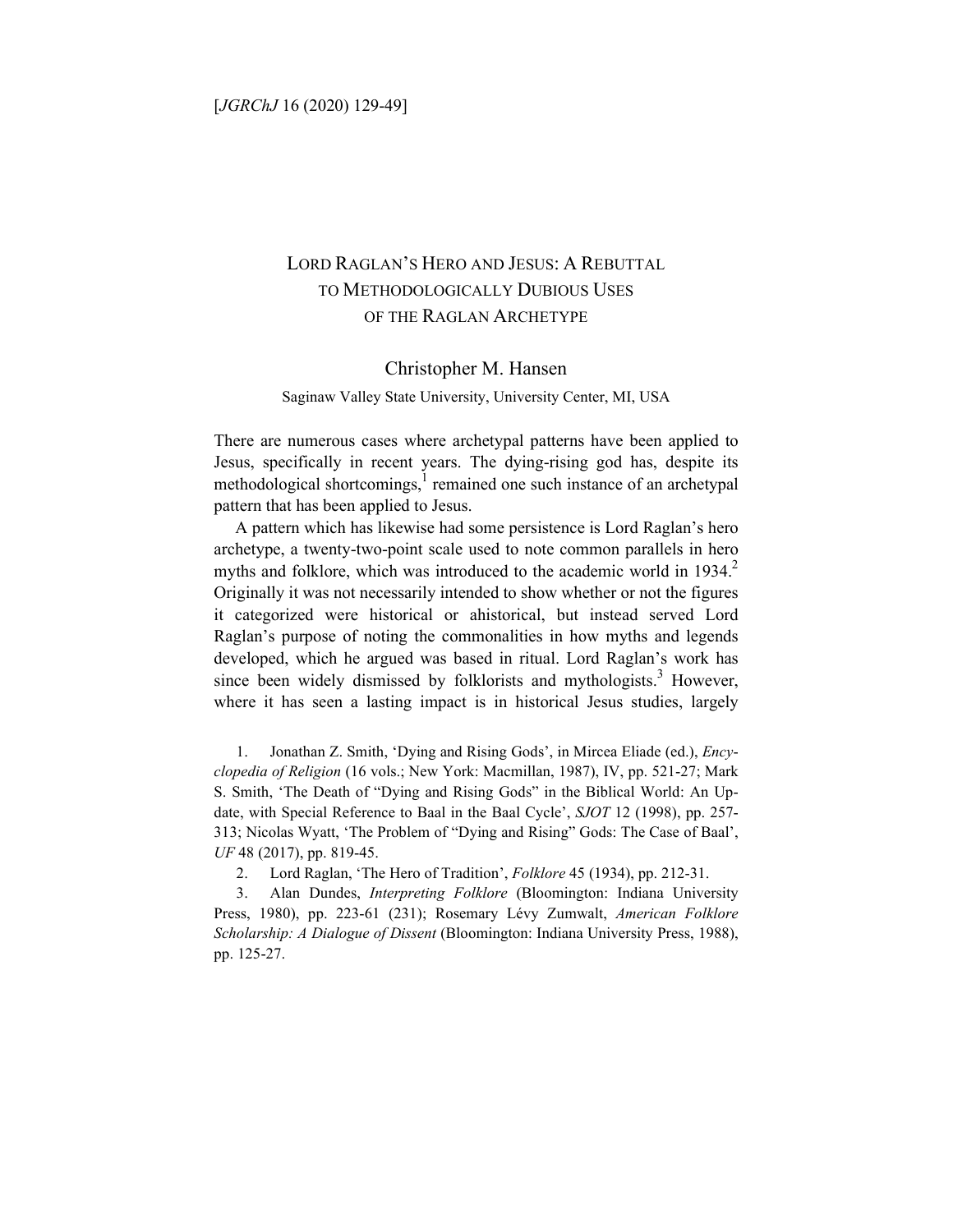starting with the work of Alan Dundes. Dundes, by using a myriad of biblical sources, argued that Jesus fit at least seventeen points on the scale, making him a high-ranking Raglan hero. This has since been followed up by other scholars. However, none have been more persistent than those who attempt to argue that Jesus did not exist as a historical figure (i.e. mythicists).<sup>4</sup> Those who have done so through conventional academic literature are Robert M. Price, Richard Carrier and most recently Raphael Lastaster (following Carrier). All three figures use the Raglan Hero pattern—or a variant of it—as a part of their arguments that Jesus likely did not exist. Price argues that the archetype indicates that Jesus' narrative is entirely mythologically framed, while Carrier and Lataster use it as their Bayesian reference class, from which they develop a prior probability regarding whether or not Jesus existed.

4. Recent academic mythicist and agnostic works include Yan Changyou, 'Yesu—chuanshuo zhong de xugou renwu', *Shijie zongjiao yanjiu* 2 (1983), pp. 122-28; Iosif Aronovic Kryvelev, *Christ: Myth or Reality?* (Moscow: USSR Academy of Sciences, 'Social Sciences Today', 1987); Jean Magne, *From Christianity to Gnosis and from Gnosis to Christianity: An Itinerary through the Texts to and from the Tree of Paradise* (BJS, 286; Atlanta: Scholars Press, 1993); Robert M. Price, *Deconstructing Jesus* (Amherst, NY: Prometheus, 2000); Tom Harpur, *The Pagan Christ: Recovering the Lost Light* (Toronto: Thomas Allen, 2004); Arthur Droge, 'Jesus and Ned Ludd: What's in a Name?', *Caesar: A Journal for the Critical Study of Religion and Human Values* 3.1 (2009), pp. 23-25; Thomas L. Brodie, *Beyond the Quest for the Historical Jesus: Memoir of a Discovery* (Sheffield: Sheffield Phoenix Press, 2012); Richard Carrier, *On the Historicity of Jesus: Why We Might Have Reason for Doubt* (Sheffield: Sheffield Phoenix Press, 2014); Llogarí Pujol Boix, *Érase una vez ... Jesús, el egipcio: Las fuentes egipcias del Nuevo Testamento Setme II* (Barcelona: Ediciones de La Tempestad, 2015); Norman Simms, 'Jesus the Jew: Who Says So?', in Zev Garber (ed.), *Teaching the Historical Jesus* (Routledge Studies in Religion, 42; London: Routledge, 2015), pp. 121-32; Hermann Detering, *Buddha, Josua, Jesus und der Weg Zum Anderen Ufer: Die Gnostische Interpretation des Exodus und die Anfänge des Josua-Jesus-Kultes* (n.p., 2018); Nicholas Peter Legh Allen, *Christian Forgery in Jewish Antiquities: Josephus Interrupted* (Newcastle: Cambridge Scholars Publishing, 2020); Raphael Lataster, *Questioning the Historicity of Jesus: Why a Philosophical Analysis Elucidates the Historical Discourse* (Value Inquiry Book Series, 336; Leiden: Brill, 2019).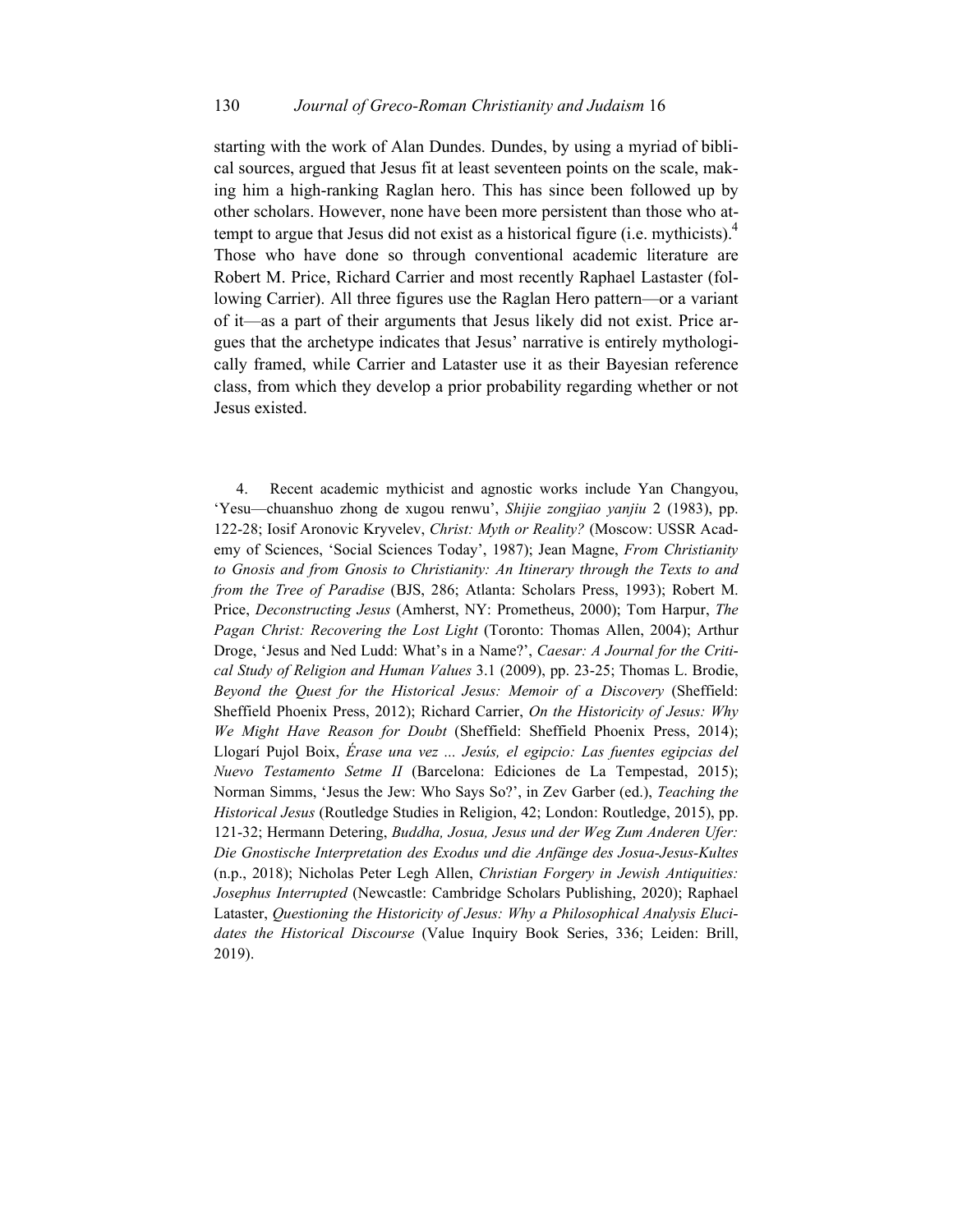Despite the debate on Jesus' historicity having resulted in numerous rebuttals to these mythicists and agnostics,<sup>5</sup> there has been rather little

5. For the most notable, see Hu Yutang, 'Lishi shang de Yeshu', *Shijie zongjiao yanjiu* 1 (1981), pp. 84-100; James D.G. Dunn, *The Evidence for Jesus*  (Louisville: Westminster Press, 1985); R.T. France, *The Evidence for Jesus* (Vancouver: Regent College Publishing, 1986); Morton Smith, 'The Historical Jesus', in R. Joseph Hoffmann and Gerald A. Larue (eds.), *Jesus in History and Myth*  (Amherst, NY: Prometheus, 1986), pp. 47-53; Ian Wilson, *Jesus: The Evidence*  (New York: Harper & Row, 1985), pp. 51-65; Alena Frolíková, 'Pochybovalo se v antice o historičnosti Ježiše', in Alena Frolíková and J. Janda (eds.), *Přispěvky k dějinám křesťanství* (Prague: Ústav pro klasická studia ČSAV, 1991), pp. 37-46; Tang Yi (ed.), *Jidujiao shi* (Beijing: China Social Sciences Press, 1993), p. 25; Murray J. Harris, *Three Crucial Questions about Jesus* (Grand Rapids: Baker, 1994), pp. 13-29; Edwin Yamauchi, 'Jesus Outside the New Testament: What is the Evidence?', in Michael J. Wilkins and J.P. Moreland (eds.), *Jesus Under Fire: Modern Scholarship Reinvents the Historical Jesus* (Grand Rapids: Zondervan, 1995), pp. 207-29; Gary Habermas, *The Historical Jesus: Ancient Evidence for the Life of Christ* (Joplin, MO: College Press, 1996), pp. 27-46, 143-257; Tom Mongar, *Only with Marx and Jesus* (Lanham, MD: University Press of America, 1997), pp. 3-7; Valerie Abrahamsen, 'The Jesus Myth according to Barbara Walker', *Journal of Higher Criticism* 5 (1998), pp. 188-202; Gerd Theissen and Annette Merz, *The Historical Jesus: A Comprehensive Guide* (trans. John Bowden; Minneapolis: Fortress Press, 1998), pp. 90-124; Robert E. Van Voorst, *Jesus Outside the New Testament: An Introduction to the Ancient Evidence* (Studying the Historical Jesus; Grand Rapids: Eerdmans, 2000); Stanley E. Porter and Stephen J. Bedard, *Unmasking the Pagan Christ: An Evangelical Response to the Cosmic Christ Idea* (Toronto: Clements Publishing, 2006); Gordon L. Heath, 'Neither Scholarly nor a Solution: A Response to Tom Harpur's *The Pagan Christ*', *McMaster Journal of Theology and Ministry* 6 (2003-2005), pp. 126-53; Paul Rhodes Eddy and Gregory A. Boyd, *The Jesus Legend: A Case for the Historical Reliability of the Synoptic Tradition* (Grand Rapids: Baker Academic, 2007); Antonio Piñero (ed.), *¿Existió Jesús realmente? El Jesús de la historia a debate* (Madrid: Editorial Raíces, 2008); James K. Beilby and Paul Rhodes Eddy (eds.), *The Historical Jesus: Five Views*  (Spectrum Multiviews Book Series; Downers Grove, IL: IVP Academic, 2009); Stephen J. Bedard, 'Methodological Problems with the Jesus Myth Hypothesis', *Journal of the International Society of Christian Apologetics* 3 (2010), pp. 57-66; *idem*, 'Exposing the Spirit of the Age: Responding to the Zeitgeist Movie', *Hope's Reason* 1.1 (2010), pp. 145-68; Ronald Huggins, 'Kersey Graves's Sixteen Crucified Saviors: Prometheus as Test Case', *Midwestern Journal of Theology* 10 (2011),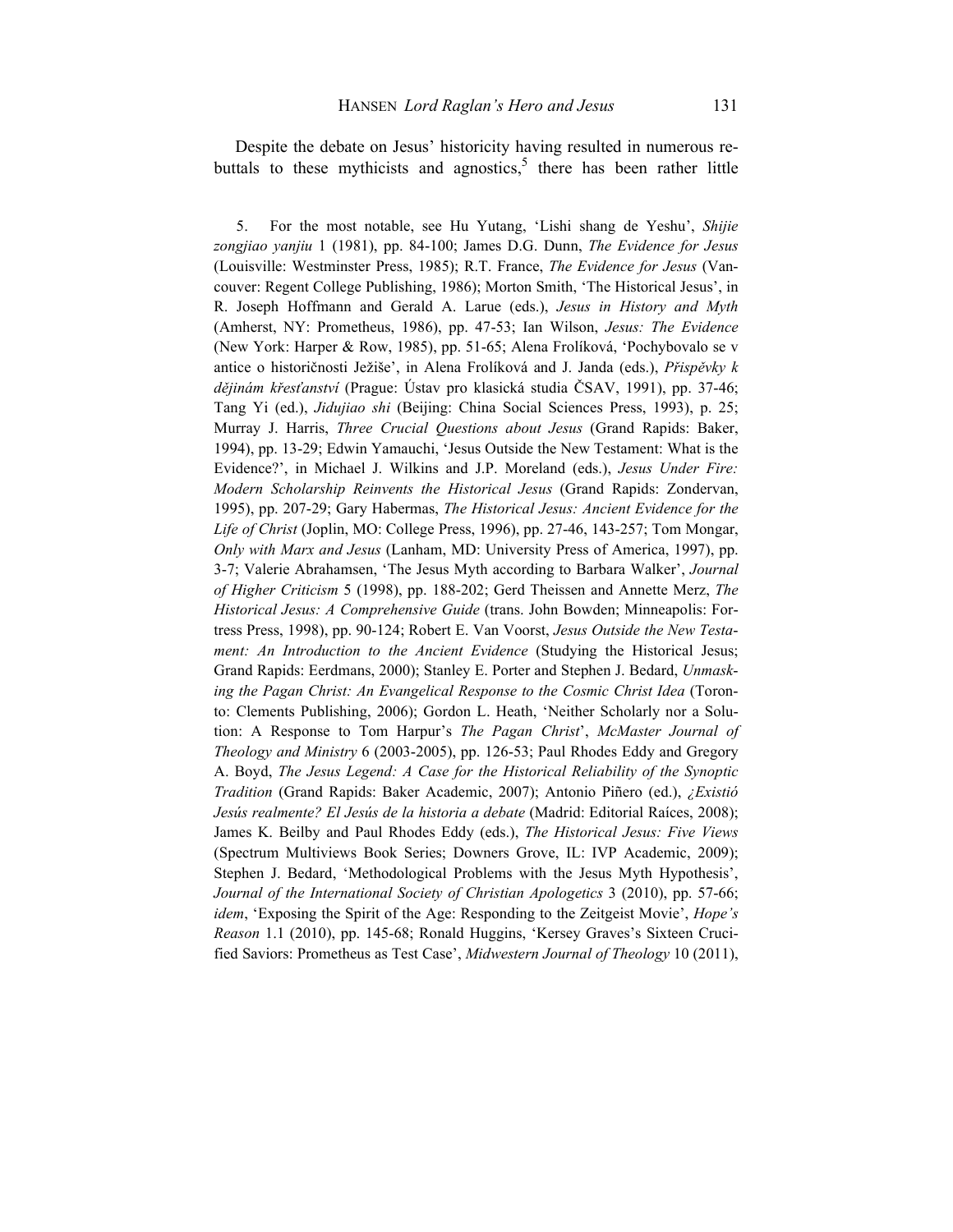### 132 *Journal of Greco-Roman Christianity and Judaism* 16

scholarship done that offers comprehensive critiques of the methodologies used to assess whether or not Jesus actually existed.<sup>6</sup> As a result, issues like the Raglan archetype have been left, to some extent, without much examination. This means that there are methods in play which have not fully been tested or evaluated regarding whether they can withstand careful scrutiny. The present study attempts to resolve part of this issue by giving a close

pp. 145-65; Samuel Byrskog, 'The Historicity of Jesus: How Do We Know that Jesus Existed?', in Tom Holmén and Stanley E. Porter (eds.), *Handbook for the Study of the Historical Jesus* (4 vols.; Leiden: Brill, 2011), III, pp. 2183-211; Bart D. Ehrman, *Did Jesus Exist? The Historical Argument for Jesus of Nazareth* (New York: HarperOne, 2012); Amanda Witmer, 'Jesus, the Gospels and History', *The Bible and Interpretation*, http://www.bibleinterp.com/opeds/2013/08/wit378008. shtml; Christopher Winchester, 'Did Jesus Even Exist? The Problematic Argument from Silence', *Hope's Reason* 4.1 (2013), n.p.; David Neal Greenwood, 'The *Alethes Logos* of Celsus and the Historicity of Christ', *ATR* 96 (2014), pp. 705-13; Robert Greg Cavin and Carlos A. Colombetti, 'Evidence, Miracles, and the Existence of Jesus: Comments on Stephen Law', *Faith and Philosophy* 31 (2014), pp. 204-16; Maurice Casey, *Jesus: Evidence and Argument or Mythicist Myth?* (Edinburgh: T. & T. Clark, 2014); Christina Petterson, review of *On the Historicity of Jesus: Why We Might Have Reason for Doubt* (Sheffield: Sheffield Phoenix Press, 2014), by Richard Carrier, in *Relegere* 5 (2015), pp. 253-58; Josiah Batten, 'Bayesian Reasoning and Jesus Mythicism: Responding to Raphael Lataster', *Hope's Reason* 5.1 (2015), n.p.; Gerd Theissen, 'What Can We Know of Jesus and His Activities?—Arguments for the Historicity of Jesus', *Iesus Aboensis* 2 (2017), pp. 34-50; Daniel N. Gullotta, 'On Richard Carrier's Doubts: A Response to Richard Carrier's "On the Historicity of Jesus: Why We Might Have Reason for Doubt"', *Journal for the Study of the Historical Jesus* 15 (2017), pp. 310-46; Simon Gathercole, 'The Historical and Human Existence of Jesus in Paul's Letters', *JSHJ* 16 (2018), pp. 183-212; Antonio Piñero, *Aproximación al Jesús histórico* (Madrid: Editorial Trotta, 3rd edn, 2019); Hyekyoung Song, 'The Historicity of Jesus and the Potential Resource of the Apocryphal Gospel', *Catholic Theology and Thought* 82 (2019), pp. 107-50; Stephen E. Thompson, *Ancient Egypt: Facts and Fiction* (Historical Facts and Fictions; Santa Barbara: ABC-Clio, 2020), pp. 193-223.

6. Some exceptions are Raphael Lataster, 'Bayesian Reasoning: Criticising the "Criteria of Authenticity" and Calling for a Review of Biblical Criticism', *Journal of Alternative Perspectives in Social Sciences* 5 (2015), pp. 271-93; Justin J. Meggitt, '"More Ingenious than Learned"? Examining the Quest for the Non-Historical Jesus', *NTS* 65 (2019), pp. 443-60.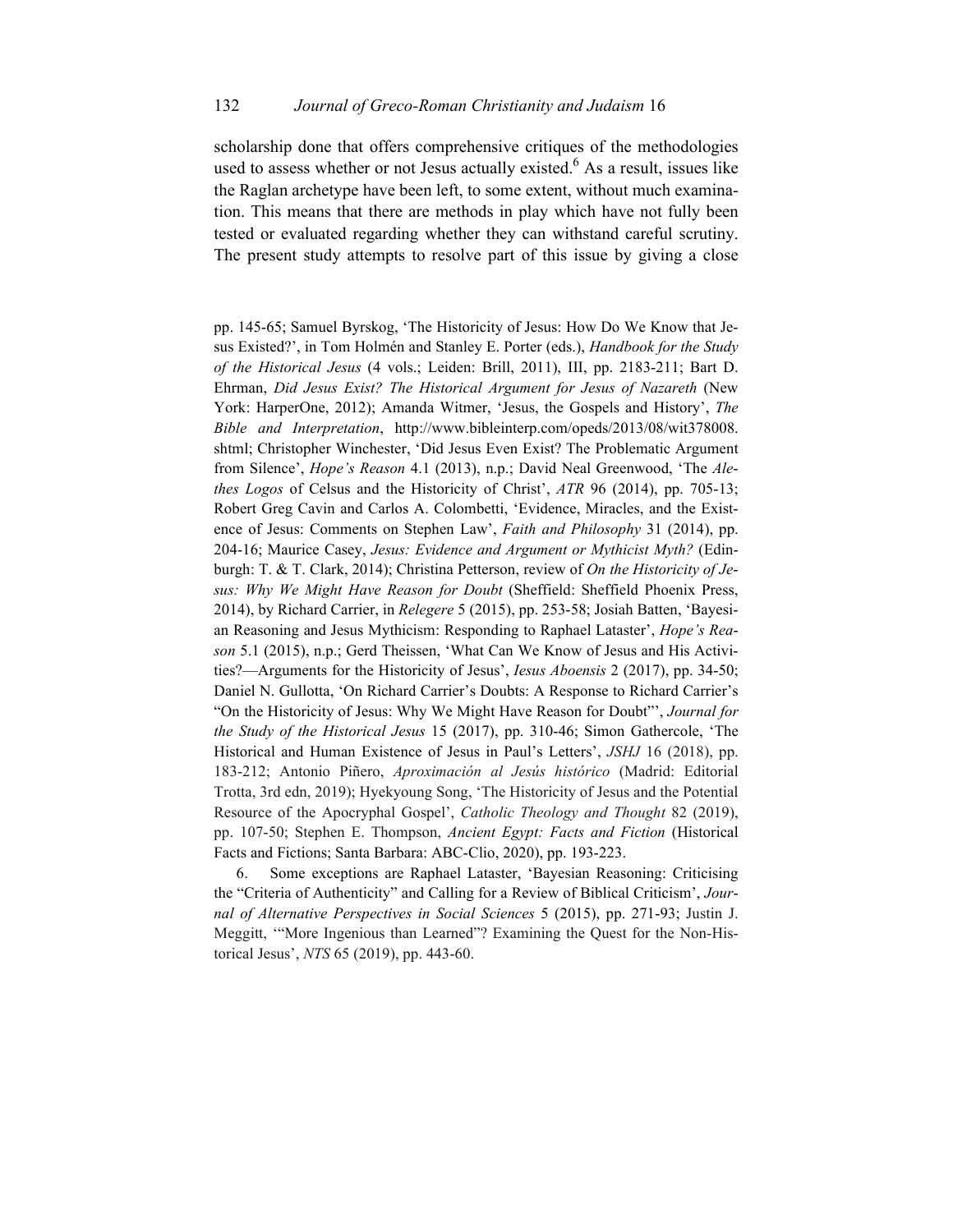rebuttal to the usage of the Raglan archetype as a method of assessing Jesus' historicity.

### *The Archetype in Current Literature on Jesus*

The Raglan hero archetype was published in 1934 in a classic study entitled 'The Hero'. In this, he lists the following scale of items that are usually a part of the 'hero's' biography:<sup>7</sup>

- (1) The Hero's mother is a royal virgin
- (2) Father is a king
- (3) Father is often a near relative of the mother
- (4) There is an unusual conception
- (5) Hero is said to be the son of a deity
- (6) There is an attempt to kill the Hero as an infant, often by father or grandfather
- (7) Hero is spirited away
- (8) Reared by a foster family in a far-off country
- (9) No details remain of childhood
- (10) Returns or goes to his future kingdom
- (11) He is the victor over a king, giant, dragon, or wild beast
- (12) Marries a princess, often related to his predecessor
- (13) Becomes King
- (14) For a time, he rules uneventfully
- (15) He prescribes laws
- (16) He loses favor with the gods or his subjects
- (17) Driven from throne and city
- (18) Meets a mysterious death
- (19) This occurs often at the top of a hill
- (20) His children, if there are any, do not succeed him
- (21) His body is not buried
- (22) Has one or more holy sepulchers or tombs

7. Lord Raglan, 'The Hero', in *In Quest of the Hero* (Princeton: Princeton University Press, 1990), pp. 137-47 (138).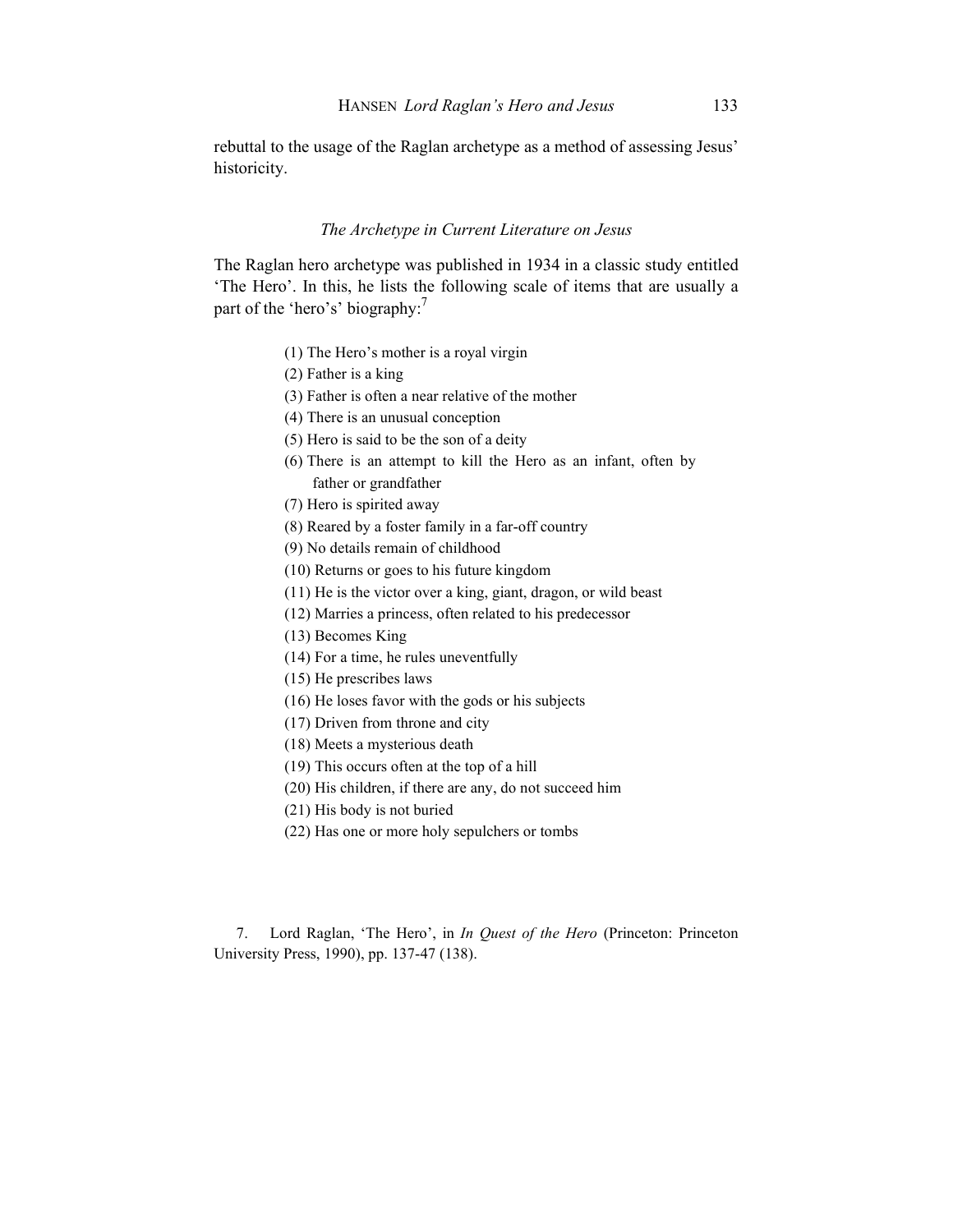If one were to combine all of the biographical data about Jesus from the Gospels and Paul into one conglomerate source, one could see how he could possibly obtain a high score on this list. Alan Dundes gave him a total score of seventeen as a result of this procedure.<sup>8</sup> Of course, these findings have been less than consistent and, as I will note below, demonstrate a rather large flaw in the usefulness of this archetype.

 On the other hand, the mythicists who use this archetype for Jesus have to make a number of problematic leaps. To demonstrate what is done in Carrier's work (though this argument also occurs in Lataster and Price), I will show his list (note that Carrier shifts points 3, 11 and 12 into positions 21, 20 and 22 respectively). $9^9$ 

- (1) The Hero's mother is a virgin [omission of royalty]
- (2) His father is king or heir of a king [addition of heritage]
- (3) The circumstances of his conception are unusual
- (4) He is reputed to be the son of a god
- (5) An attempt is made to kill him when he is a baby [omits family relation]
- (6) He is spirited away from those trying to kill him at birth
- (7) He is reared in a foreign country by one or more foster parents [alters to 'one or more' foster parents]
- (8) We are told nothing of his childhood
- (9) Upon reaching manhood he returns to his future kingdom
- (10) He is crowned, hailed or becomes king [altered from 'becomes king' with additions]
- (11) He reigns uneventfully (i.e. without wars or national catastrophes)
- (12) He prescribes laws
- (13) He then loses favor with the gods or his subjects

8. Alan Dundes, 'The Hero Pattern and the Life of Jesus', in *Protocol of the 25th Colloquy of the Center for Hermeneutical Studies in Hellenistic and Modern Cultures* (Berkeley: The Center for Hermeneutical Studies in Hellenistic and Modern Cultures, 1977), pp. 1-32.

9. Carrier, *On the Historicity of Jesus*, pp. 229-30. Carrier discusses that he did this because he was getting different numerical counts on various figures than Raglan did and that generalizing further would allow for more historical persons to score over half. See Carrier, *On the Historicity of Jesus*, pp. 230-31 n. 191.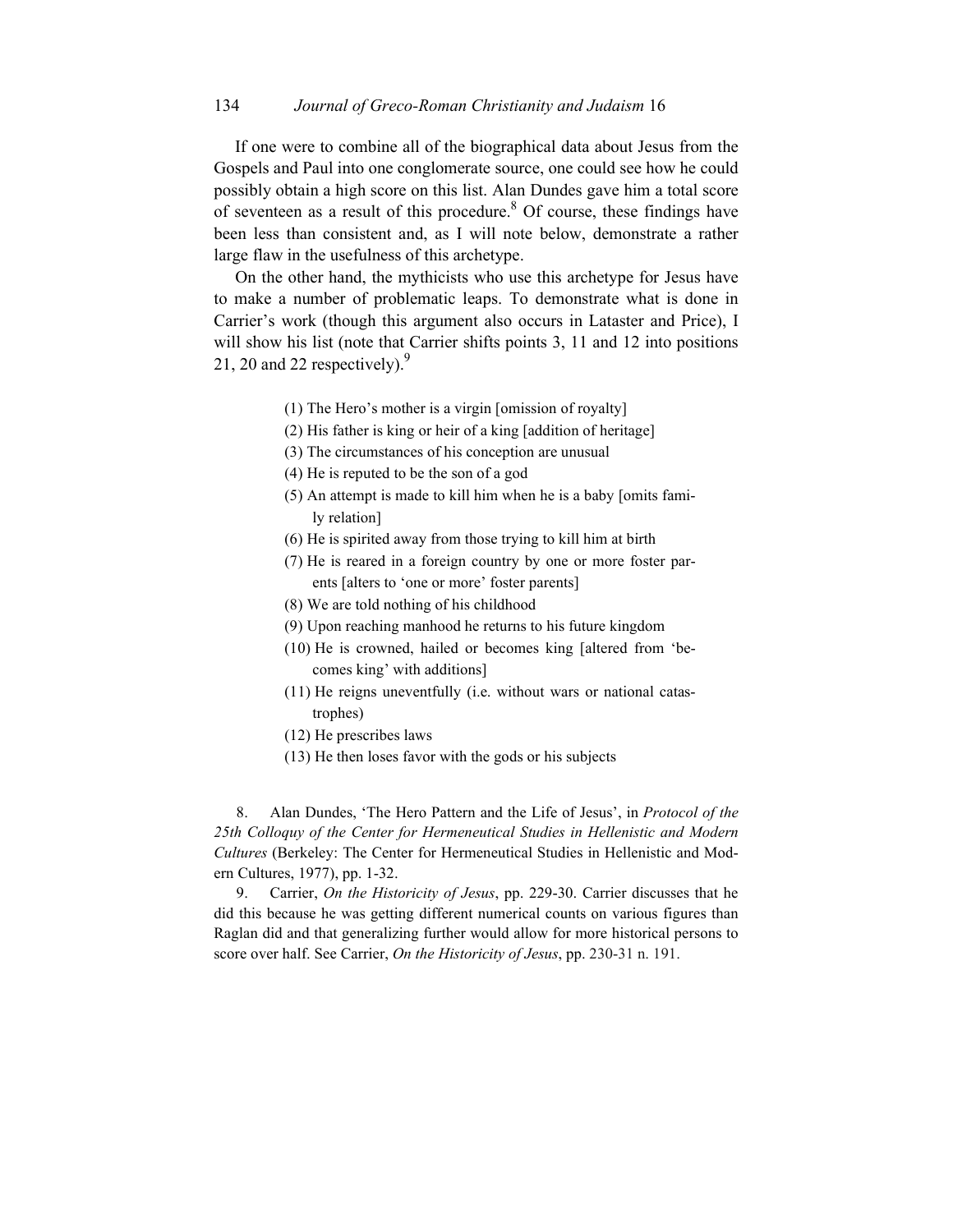- (14) He is driven from his throne or city [altered conjunction from 'and' to 'or']
- (15) He is met by a mysterious death
- (16) He dies atop a hill or high place
- (17) His children, if any, do not succeed him
- (18) His body turns up missing [altered from 'He is not buried']
- (19) Yet he still has one or more holy sepulchers (in fact or fiction)
- (20) Before taking a throne or a wife, he battles and defeats a great adversary (such as a king, giant, dragon or wild beast) [altered from battling either one of those four]
- (21) His parents are related to each other
- (22) He marries a queen or princess related to his predecessor [altered with addition of queen]

As one can see, there are numerous alterations that Carrier makes to the ranking, which ultimately provide him with a more *generalistic* outline to work with, not a more concrete one. Carrier, using this as his outline and the Gospel of Matthew as his source, scores Jesus at twenty out of twenty-two points on the scale. He then tries to argue that if one argues allegorically that Jesus scores (22), he may then score as many as Oedipus at twenty-one (Oedipus being the highest scored figure by Raglan and Carrier, before Jesus, at twenty-one). Price, on the other hand, scores Jesus at nineteen, also by altering some points (especially 6) and applying others quite loosely, which I shall discuss below.<sup>10</sup>

Since, according to Carrier, $<sup>11</sup>$  figures that score twelve points or higher</sup> are generally mythical figures, one can assemble a prior probability of Jesus existing based on how he scores. In effect, if Jesus scores twelve points or higher on the Raglan hero archetype, then he gains a prior probability of being less likely to be historical. Carrier achieves this conclusion by working purely with the rankings of Raglan, and he comes to a prior probability of around 33 per cent or 1/3 that Jesus was historical (note that this is not the total probability).<sup>12</sup> From the standpoint of working exclusively with what Raglan provides, one can certainly see how such a conclusion is, at least,

- 10. Price, *Deconstructing Jesus*, p. 259.
- 11. Carrier, *On the Historicity of Jesus*, p. 229.
- 12. Carrier, *On the Historicity of Jesus*, p. 252.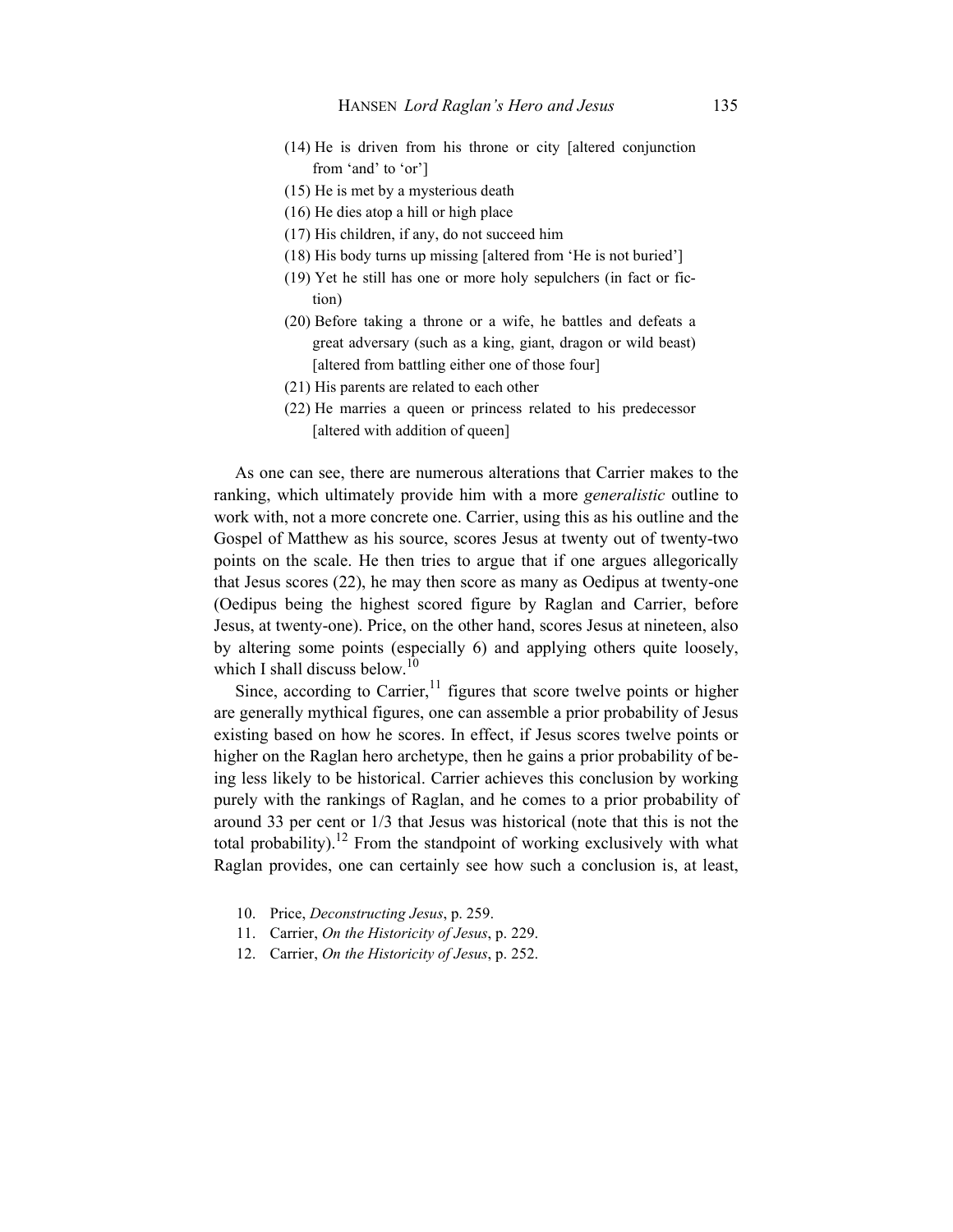tenable. If roughly only 1/3 of historical persons who are legendarized become Raglan heroes, then it follows that if Jesus is a Raglan hero, then he has a prior probability of 1/3 or 33 per cent. Lataster follows Carrier's conclusions closely.<sup>13</sup> However, the issue is how much data is actually being included to make this calculation.

 It is my contention that Carrier's case for this final outcome according to Raglan's hero archetype is, in effect, based on fallacious grounds, specifically a *selection bias*. In what follows, I will note the numerous methodological problems I see with Carrier and company's usage of the Raglan archetype, and how they ultimately rely on questionable methods in order to make such calculations and scorings even work, which undermine their entire case.

#### *The Problem of Selection Bias*

In Carrier's work, he only makes use of the examples which Raglan used, e.g. Zeus, Osiris, Oedipus, etc.<sup>14</sup> This grants him only fifteen figures that he is working with to make his case, and as such, he has a rather small sample size with which to make it. From such a small sample, one may be inclined to think that Carrier's case is, in fact, biased from the start because he makes use of only well-known mythical figures.

 Carrier briefly entertains Alexander the Great and Mithridates by arguing that they each only score ten points in total.<sup>15</sup> But is this actually the case? Carrier argues they can only be scored higher by 'an inappropriately loose assignment of criteria'.<sup>16</sup> However, I think that this can be demonstrated to be exactly what Carrier does in order to score Jesus as high as twenty based on the Gospel of Matthew. Let us begin first with the issue of whether or not Jesus actually satisfies the points in question.

 Carrier clearly has no issue with adjusting the archetype—at times quite drastically—in order to make it more general and fit his desired outcome for Jesus. For example (and I am using Carrier's version of the archetype here), Mary now fits because no longer is royalty required (1). Likewise, Joseph

- 13. Lataster, *Questioning the Historicity of Jesus*, pp. 384-87.
- 14. Carrier, *On the Historicity of Jesus*, p. 231.
- 15. Carrier, *On the Historicity of Jesus*, pp. 231-32 n. 193.
- 16. Carrier, *On the Historicity of Jesus*, p. 232 n. 193.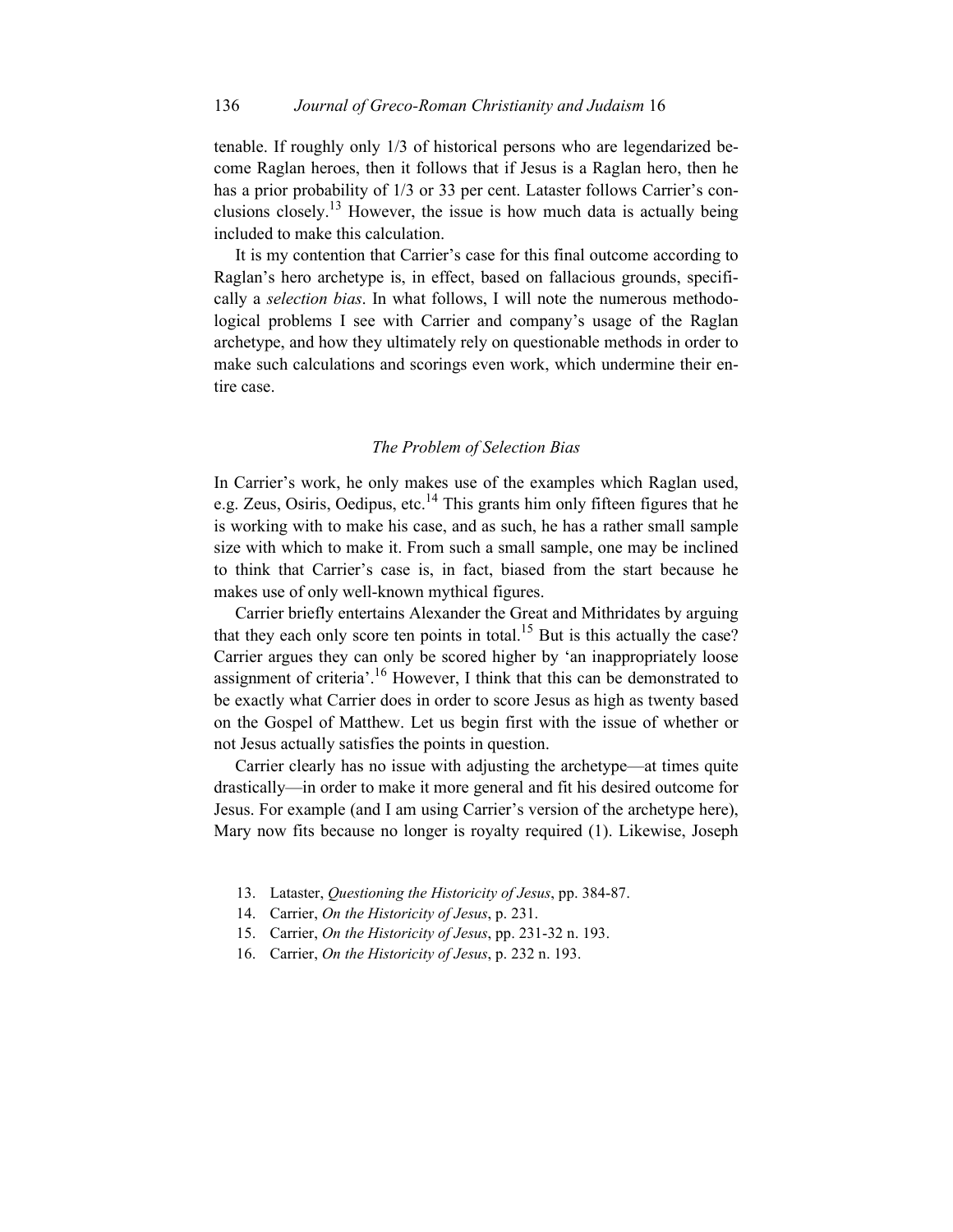now fits because Carrier added a section that allows for 'heirs' to be included (2). This same issue is how Carrier force-fits Jesus into points 7, 10, 14 and 20. Jesus can now be labeled 'king' because Carrier adds in 'crowned, hailed or becomes king' by altering Raglan's original point. Of course, here is where things get even more problematic. Because Carrier alters these points, some of the points which he does not alter no longer apply to Jesus. For instance, despite the fact that Jesus never actually becomes a king and, thus, is never able to rule, Carrier still grants him 9, 11 and 13. If Jesus never ruled, how could he have a kingdom?<sup>17</sup> If Jesus never ruled, how did he 'reign uneventfully'? If Jesus never ruled, how did he have subjects to lose favor with him (which must be the case, as God does not)? Of course, whether Jesus qualifies as even 'hailed as king' is questionable since only the Romans explicitly do this in mockery of him.<sup>18</sup> Carrier never explains his reasoning here but attributes these points to Jesus blanketly without proper analysis. Perhaps this is why more recent scholarship on this issue has granted Jesus scores below ten.<sup>19</sup>

 As such, one can clearly demonstrate that in Carrier's own case, he has absolutely no issue with stretching the scale to the point of logical incoherence in order to fit Jesus. As such, maybe we should look back at whether or not Mithridates of Pontus and Alexander the Great actually do qualify, as it would seem as though if we used Carrier's same looseness and inconsistency, they most certainly could. In a recent work on Mithridates IV, Adrienne Mayor notes that Mithridates, with some stretches, can fit all twenty-two points of the Raglan archetype.<sup>20</sup> I personally consider some of them too stretched to be upheld, but the following still hold (using the original Raglan archetype here): (1) His mother was a royal virgin (Raglan included Romulus's mother who always has sexual intercourse in the narratives); (2) his father was a king; (3) they were probably related, given the intermarriages of their ruling families; (5) he was reputed to be the son of a god; (6) there was

17. Note that Jn 18.36 rejects Jesus as ruling earth, saying 'my kingdom is not of this world' (author's translation).

18. Matthew 27.37.

19. James McGrath, 'Rankled by Wrangling over Rank-Raglan Rankings: Jesus and the Mythic Hero Archetype', *Bible and Interpretation* (2014), https://www. bibleinterp.com/articles/2014/12/mcg388023.shtml.

20. Adrienne Mayor, *The Poison King: The Life and Legend of Mithradates, Rome's Deadliest Enemy* (Princeton: Princeton University Press, 2010), pp. 371-73.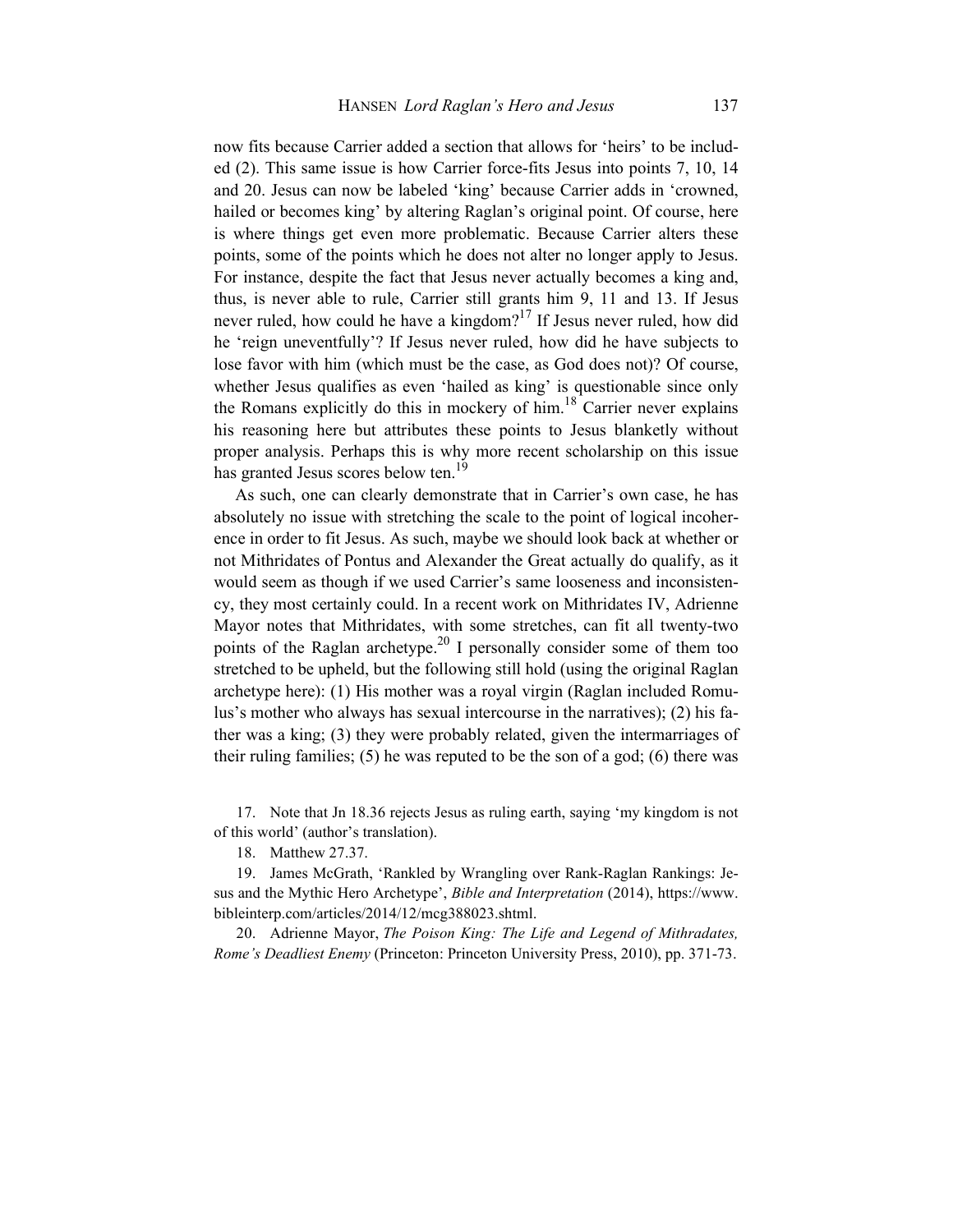an attempt to kill him at birth; (7) the attempt on his life meant that as a child he had to flee for several years; (8) he was raised in the countryside by foster parents who farmed; (9) virtually no details exist of his childhood; (10) upon adulthood he returned to his kingdom; (11) he had victory over powerful enemies/great adversary; (12) he married Princess Laodice; (13) he became king; (14) the first decade of his reign was peaceful (i.e. uneventful); (15) he prescribed laws as king; (16) he lost favor with the gods, as omens predicted, and heavy losses led to him losing favor with his subjects and allies; (17) he was forced to flee from his throne and his kingdom entirely; (19) he died in a tower or high place; (20) his children did not succeed him as the Romans took over and made his kingdom a client state; (22) multiple places are associated with his burial. The only points which Mithridates IV does not seem to fit from this blanket reading are: an unusual birth (4), unusual or mysterious death (18) and that his body was not buried (21).

 However, one could actually grant at least 18 and 21 based on Carrier's standards. The reason is that Carrier actually grants these to Jesus, despite the fact that crucifixion was a common and non-mysterious way to die in the ancient Roman world, $^{21}$  and that Jesus was actually buried, which means that he flat out does not fit the score of 21. Of course, Carrier is able to bypass 21 by simply altering it from the body not being buried, to the body turning up missing. However, this can then be applied to Mithridates IV, because sources are actually confused on where he was buried and, thus, his body was missing.<sup>22</sup> As such, Mithridates, using Carrier's own standards of application (and in fact, using the far stricter Raglan archetype, and not Carrier's altered form) can fit at least nineteen points on the scale. With Carrier's same looseness applied, he would score twenty-one (i.e. one higher than Jesus does and the same as Oedipus).

 Rönnblom uses a more skeptical and cautious approach to Alexander the Great, who scores a minimum of thirteen points.<sup>23</sup> Of course, since Carrier uses extremely loose methods, the score could be increased to as high as fourteen in my estimation. This is because Rönnblom assigns half points

21. See Josephus, *War* 5.11; Tacitus, *Ann*. 15.44, 60. See also John Granger Cook, *Crucifixion in the Mediterranean World* (WUNT, 327; Tubingen: Mohr Siebeck, 2nd edn, 2019).

22. Mayor, *The Poison King*, p. 373.

23. Johan Rönnblom, 'Is Jesus a Rank-Raglan Hero', *Johan Rönnblom's Blog*  (2014), http://ronnblom.net/is-jesus-a-rank-raglan-hero/.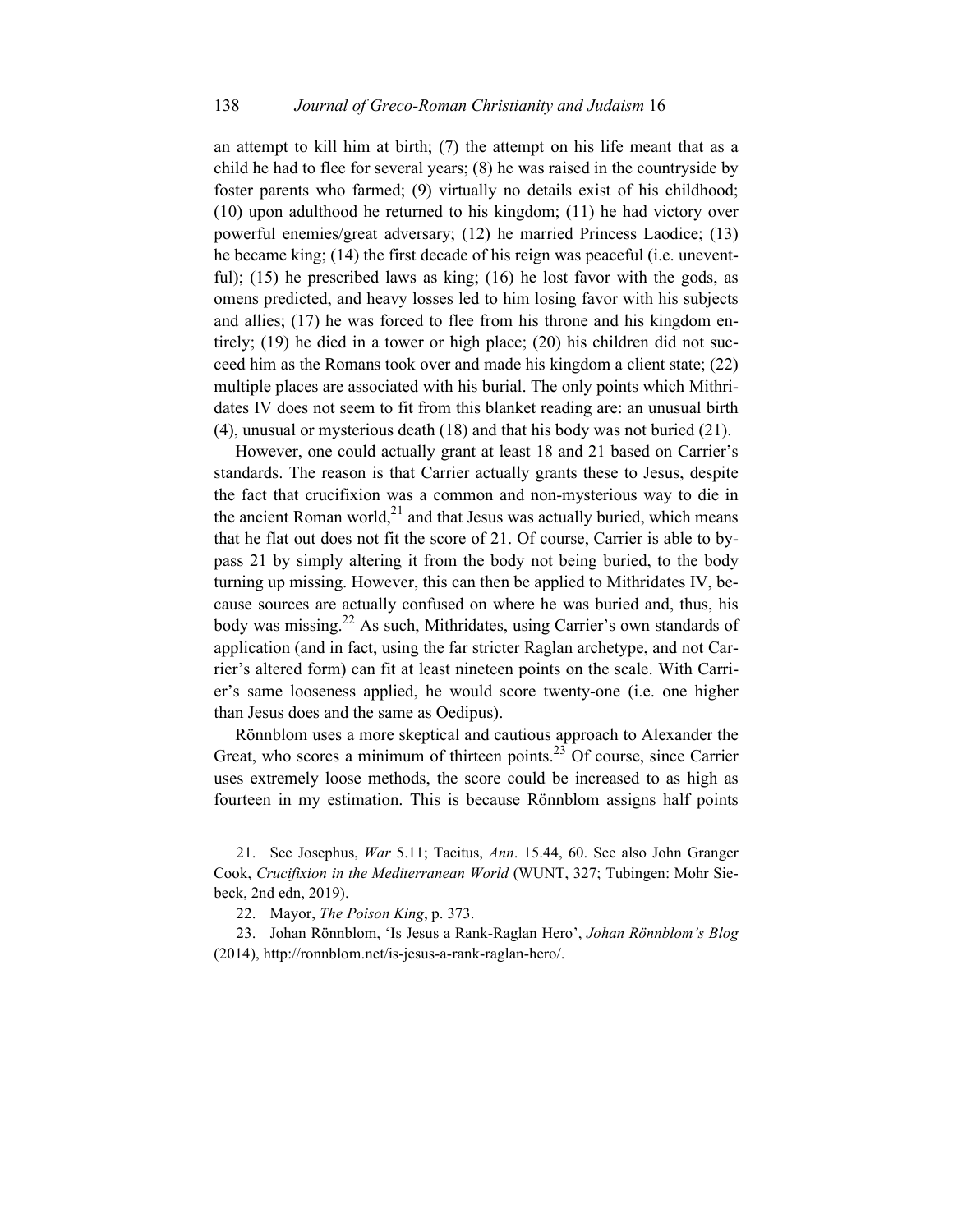instead of full-points, unlike Carrier. If full points are used, Alexander would naturally score a point higher. On the converse, Rönnblom scores Jesus at eight and a half points, contradicting Carrier. This aligns far more closely with what New Testament scholars have done on this issue, such as James McGrath. $^{24}$  But these are not the only figures. Incidentally, Carrier did not explore modern religions or folklore, which I shall do here.

 For example, Raymond Howard-Lear (aka 'Lord Rayel') is a modern religious leader who claims to be the second coming of Jesus, and he has actual believers who think so as well. Since this is the case, Howard-Lear scores every single point that Jesus does (in fact, one could argue that he meets certain criteria on this scale more than just once). Thus, if we go with Carrier's scoring, he hits twenty points; if we go with Dundes, he hits seventeen; and if we go with Rönnblom he scores eight and a half. As such, we have another possible Raglan hero *who is currently alive*! General Custer has been noted by American folklorists to score at least fourteen points on the scale.<sup>25</sup> Utley has shown that Abraham Lincoln, through folklore biographies, scores all twenty-two points on the scale exactly.<sup>26</sup> John F. Kennedy can be demonstrated to score at least fifteen through African-American

24. McGrath, 'Rankled by Wrangling', scores Jesus at nine points; David Marshall, *Jesus is no Myth! The Fingerprints of God on the Gospels* (Seattle, WA: Kuai Mu, 2016), pp. 28-41 places him between six and eight; Stephen Bedard, 'The Historical Jesus and the Raglan Scale', *Stephen J. Bedard* (2013), http://www. stephenjbedard.com/2013/05/06/the-historical-jesus-and-the-raglan-scale/ scores Jesus at six; Morton Smith, 'Response', in *Protocol of the 25th Colloquy of the Center for Hermeneutical Studies in Hellenistic and Modern Cultures* (Berkeley: The Center for Hermeneutical Studies in Hellenistic and Modern Cultures, 1977), pp. 62-63 and Mary P. Coote, 'Response', in *The Center for Hermeneutical Studies in Hellenistic and Modern Culture*, Colloquy 25 (Berkeley: University of California and Graduate Theological Union, 1977), pp. 42-44 note that Jesus could score as low as ten.

25. Brian W. Dippe, *Custer's Last Stand: The Anatomy of an American Myth*  (Lincoln: Bison Books, 1994), p. 173. In Bruce A. Rosenberg, *Custer and the Epic of Defeat* (Philadelphia: Pennsylvania State University Press, 2010), pp. 279-81, Custer is given an even higher score of 16 points.

26. Francis Lee Utley, *Lincoln Wasn't There or Lord Raglan's Hero* (CEA Chap Book; Washington, DC: College English Association, 1965).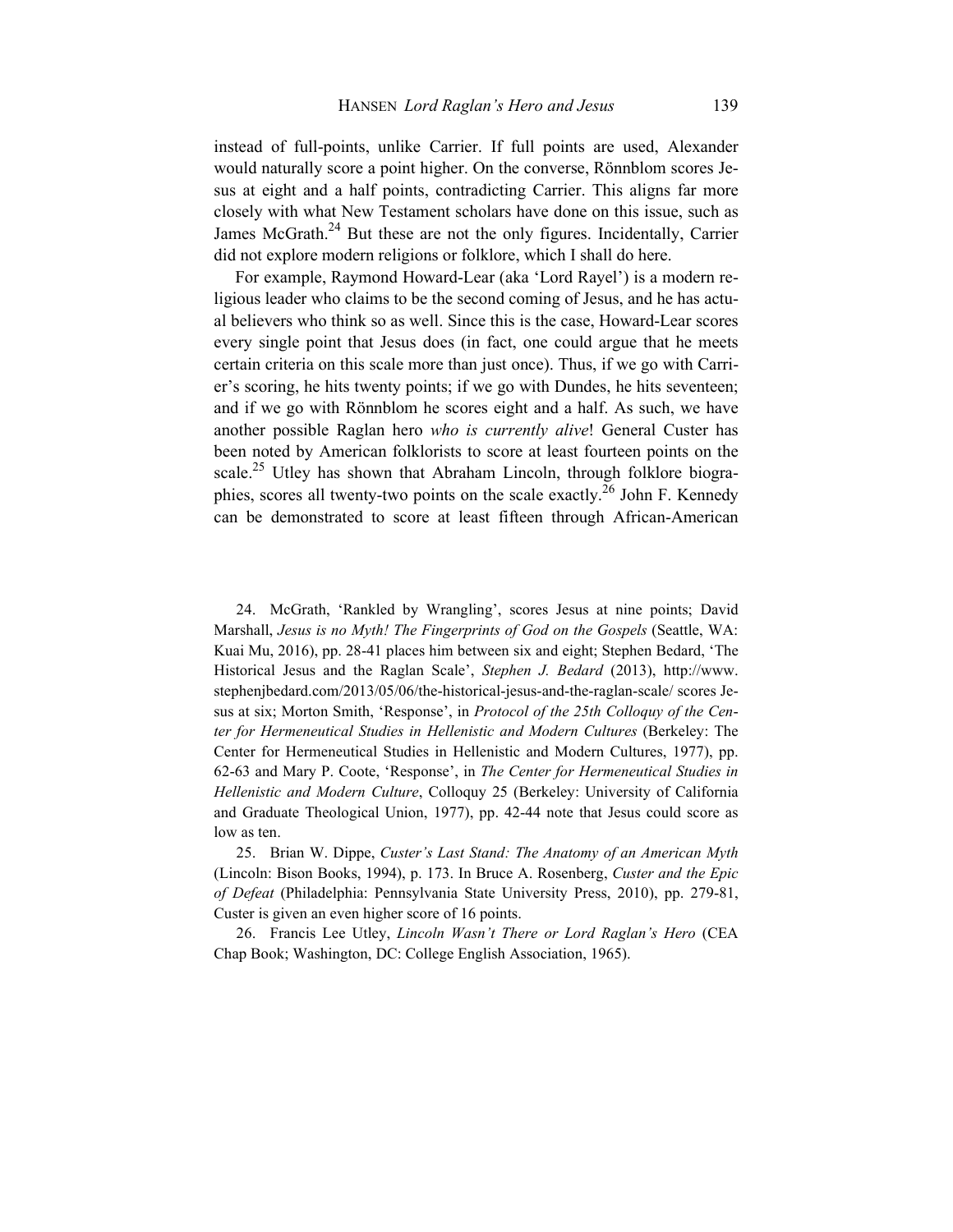folklore.<sup>27</sup> In addition, other scholars have shown that Joan of Arc, Nefertiti and Cleopatra all score thirteen points.28 Tzar Nicholas II scores a total of fourteen.29 Historical saints, like Saint Patrick, Saint Cadoc and Saint David of Wales score fifteen, sixteen and seventeen points respectively.<sup>30</sup> Using Carrier's version, Confucius satisfies the following: (1) his mother was a virgin who prays and has a child; (2) his father was a descendant of the Shang dynasty; (3) his mother prayed to Ni and had a child as a result of this; (4) the child is a result of his human mother and the divine Ni; (8) there are almost no details of his childhood; (9-10) he served as a leader in Lu from which he was exiled and had to return for some time; (11) he would have reigned uneventfully until the third year and his exile; (12) he prescribed laws; (14) as noted, he was driven from Lu; (17) his children did not succeed him; (19) he has a tomb in Qufu; (20) he battled with a great adversary.<sup>31</sup> As such, Confucius aligns with the hero pattern with at least thirteen points.

 I will perform three others myself, to demonstrate that historical figures do regularly become Raglan heroes, and the results can be somewhat intriguing. For this I will look at David Koresh, Haile Selassie and Apollonius of Tyana respectively, which should further illuminate the issues we see with the hero pattern.

27. Guido van Rijn, *Kennedy's Blues: African-American Blues and Gospel Songs on JFK* (Jackson: University Press of Mississippi, 2007), pp. 11-17.

28. See respectively: Mariah Sexton, 'Joan of Arc as a Hero', *Female Candidates for the Hero Pattern* (n.d.), https://department.monm.edu/classics/courses/ clas230/MythDocuments/HeroPattern/JoanofArc.html; Sreeju Kartha, 'Candidate for Heroine: Queen Nefertiti (1367–1343 B.C.E.)', *Female Candidates for the Hero Pattern* (1999), https://department.monm.edu/classics/courses/clas230/MythDocum ents/HeroPattern/Nefertiti.html; Dara Pagel, 'The Pattern of a Hero Applied to Cleopatra VII', *Female Candidates for the Hero Pattern* (n.d.), https://department. monm.edu/classics/courses/clas230/MythDocuments/Cleopatra.htm.

29. Thomas J. Sienkewicz, 'Nicholas II, Tsar of all the Russias', *The Hero Pattern* (n.d.), https://department.monm.edu/classics/courses/clas230/MythDocume nts/HeroPattern/NicholasII%20Pattern.htm.

30. Alwyn D. Rees, 'The Divine Hero in Celtic Hagiology', *Folklore* 47 (1936), pp. 30-41.

31. Robert G. Hendricks, 'The Hero Pattern and the Life of Confucius', *Journal of Chinese Studies* 1 (1984), pp. 241-60.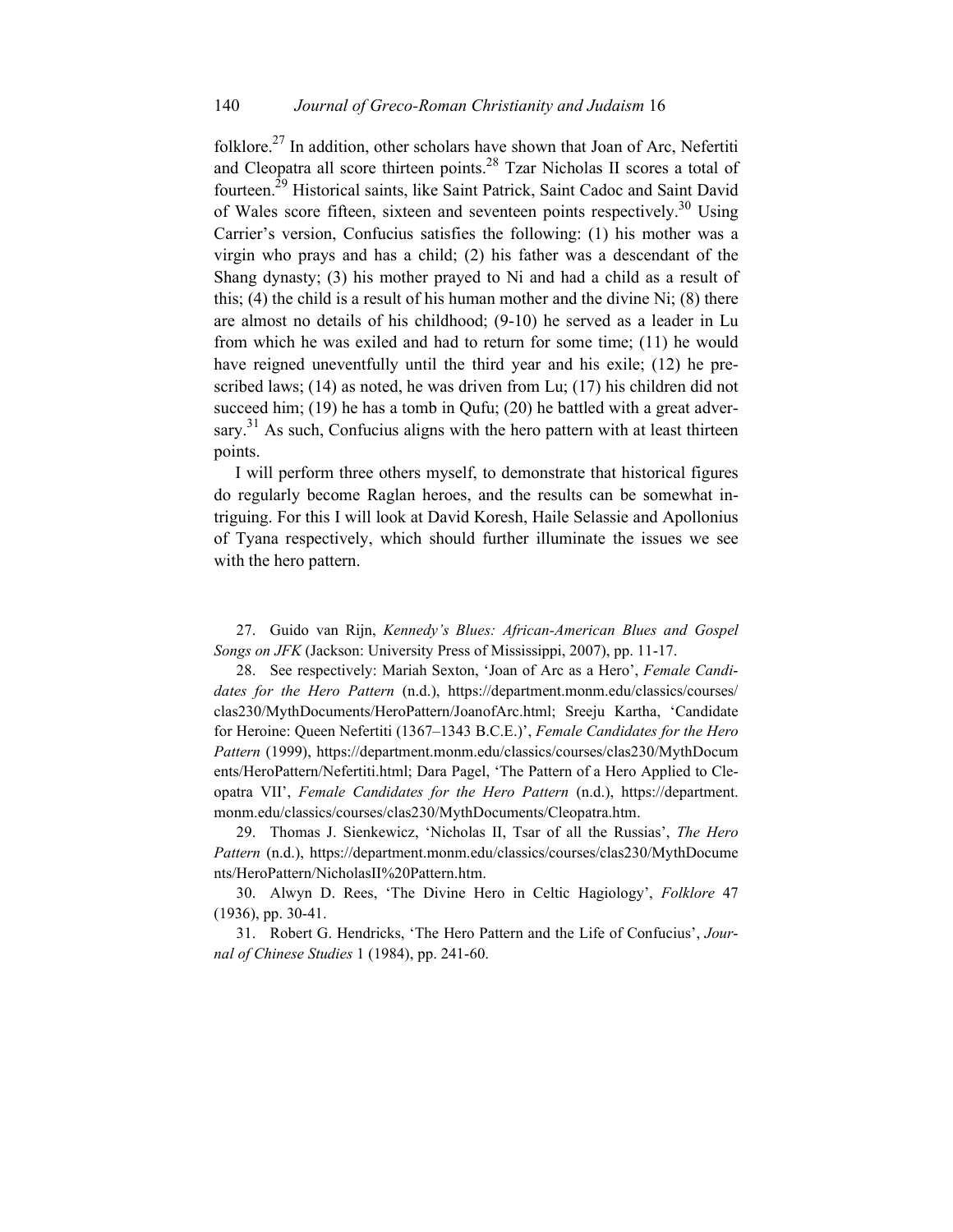David Koresh attains the following score (using Carrier's version of the archetype): $^{32}$  (2) he is believed to be descended from David; thus, his father is heir of a king; (4) he was the reputed son of God; (7) he was raised by his grandmother, and later by his stepfather, after his mother left him at the age of four, only to return when he was seven; (9) upon manhood he moved to Waco, Texas and the Branch Davidians; (10) he was hailed as king by his followers; (11) he reigned uneventfully for a time (like Jesus); (12) he prescribed rules for his compound; (13) several of his subjects abandoned him at the compound; (14) he was driven out of the rest of the Davidians early on; (15) he met a mysterious death (the cause of the death and events surrounding it are still hotly debated); (17) his children perished and did not succeed him; (19) he has two shrines to his death: a grave and memorial; (20) before taking his throne, he battled for control of his Davidian sect and won. Without much effort, Koresh scores thirteen points on the scale and is therefore a Raglan hero that Carrier overlooked.

 Haile Selassie is another Raglan hero. Edmund Standing had previously written on this figure and noted how legendized his life is, and I shall rely primarily on Standing's work here to score Selassie (specifically using the Raglan archetype):<sup>33</sup> (2) his father was the heir of the king; (4) he had an unusual conception accompanied by star alignment; (5) he was reputed to be son of God; (11) he came out victorious over fascist Italy (i.e. his 'great adversary'); (12) he married a princess; (13) he became the king; (14) he prescribed laws; (16) he lost favor with his subjects and was imprisoned; (17) he was driven from his throne; (18) he met a mysterious death according to legend; (20) his children did not succeed him, as the monarchy was abolished and his son was only emperor 'in exile'; (21) many believe his body was not buried; (22) he still has a tomb. Thus, Selassie scores at least thirteen points on this scale.

 I will demonstrate one last example, one more closely related to Jesus and ancient Rome: Apollonius of Tyana. Virtually every scholar, save Robert Price, would acknowledge that Apollonius of Tyana existed and was

32. For the information here, see Colin Wilson, *The Devil's Party: A History of Charlatan Messiahs* (New York: Vintage Books, 2000); Bonnie Haldeman and Catherine Wessinger, *Memories of the Branch Davidians: The Autobiography of David Koresh's Mother* (Waco, TX: Baylor University Press, 2007).

33. Edmund Standing, 'Against Mythicism: A Case for the Plausibility of a Historical Jesus', *Think* 9.24 (2010), pp. 13-27.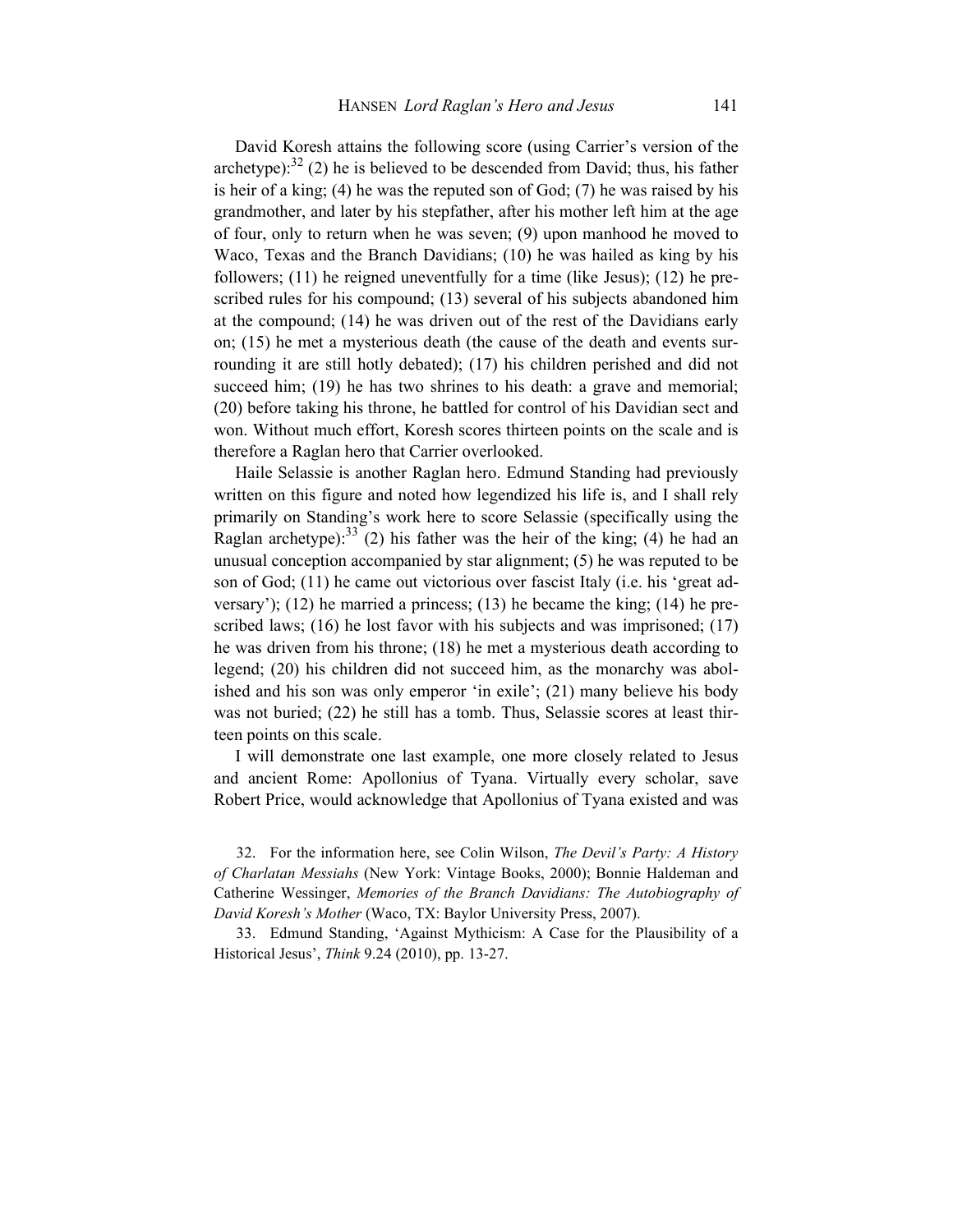a historical figure.34 For this, I will work from the *Life of Apollonius* (*Vita Apollonii*) by Philostratus, and we will see how many points he scores on Carrier's scale: (2) his father was descended of the first settlers of Tyana and a high aristocrat (*Vit*. *Apoll*. 1.4); (3) the circumstances of his birth are strange (*Vit*. *Apoll*. 1.4-5); (4) he was reputed to be the son of Zeus (*Vit*. *Apoll*. 1.6); (7) he was reared in two cities, neither of which was his home, by his adoptive father of the same name (*Vit*. *Apoll*. 1.7); (9) after his adoptive father's death, he returned to Tyana, his 'kingdom' (*Vit*. *Apoll*. 1.13); (11) he reigned uneventfully for a time; (12) he prescribed many laws and teachings in the Pythagorean tradition; (13) in one tradition he upsets those who had respected him and is threatened with death by dogs upon approaching a temple (*Vit*. *Apoll*. 8.30); (15) according to some traditions, he met a mysterious death (*Vit*. *Apoll*. 8.30); (17) he has no children; (18) in one tradition he vanished in the temple of Athena (*Vit*. *Apoll*. 8.30); (19) there is a tomb that is said to have received him despite being attributed to Apollonius at a later date.<sup>35</sup> Apollonius thus meets at least twelve points on the scale without issue, and likely would receive more under closer scrutiny.

 All of this demonstrates a particular problem with Carrier's entire thesis. Historical figures regularly become Raglan heroes. They often score twelve or more points on the Raglan archetype. As a result, we can ostensibly say that Carrier's supposition that Jesus would only have a 33 per cent prior probability of being historical is fallacious. Carrier should have figured in at least these seventeen figures which I have noted here, all of whom were historical. It is informed, not by careful analysis of the data, but in fact by a selection bias. But this is not the only issue we have observed here either.

### *The Issue of Application and Sources*

As we have noted, one major methodological problem is with Carrier's data that he uses to produce his prior probability. We can now move on to another element which is equally problematic, namely the issue of consistently applying points to Jesus.

34. Robert M. Price, 'Was There a Historical Apollonius of Tyana?', *Journal of Higher Criticism* 13 (2018), pp. 4-40.

35. Miroslav Marcovich, 'The Epigram on Apollonius of Tyana', *ZPE* 45 (1982), pp. 263-65.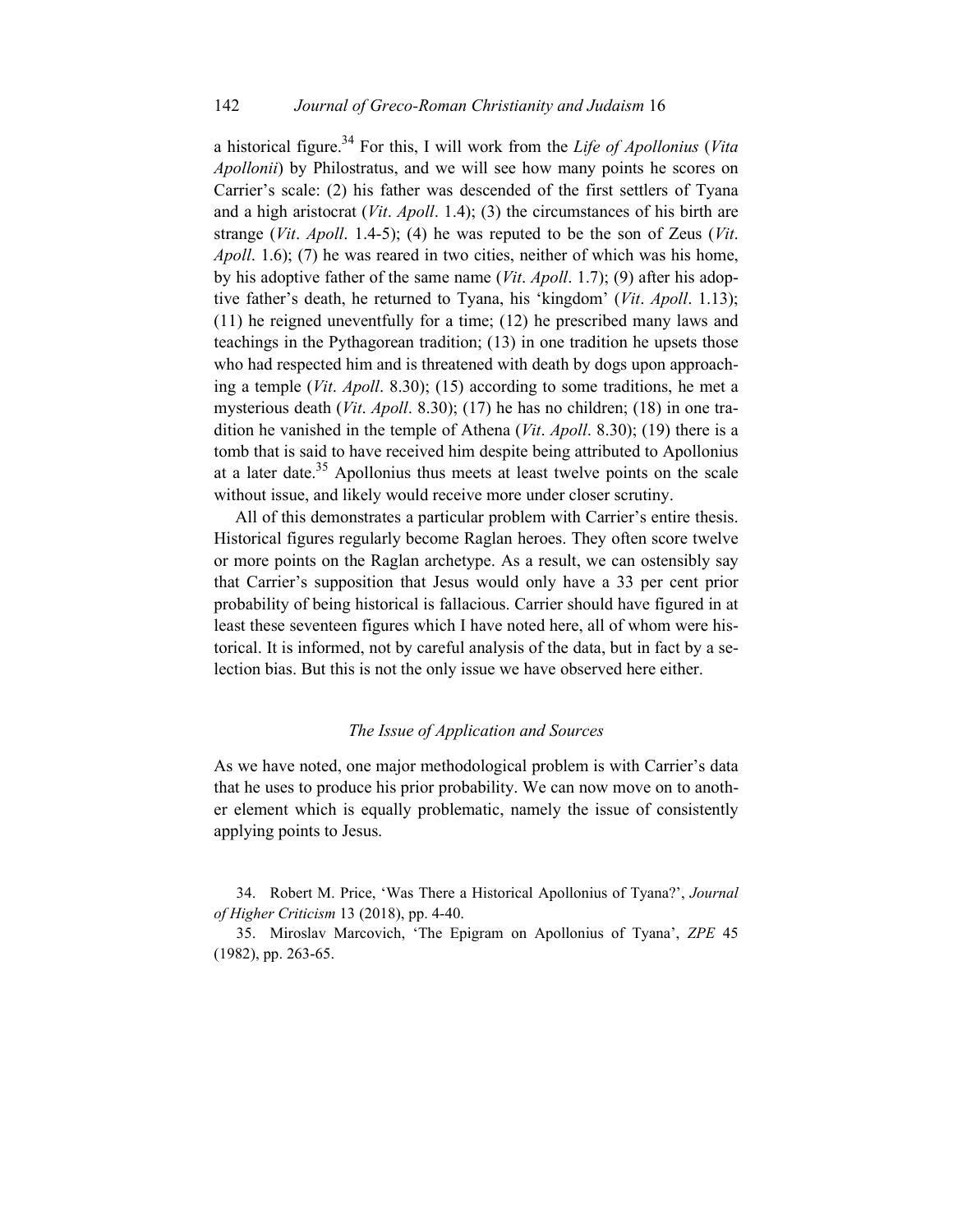As has been noted before, the issue of what points Jesus scores and does not is actually far from agreed upon. The first major application of the Raglan hero pattern to Jesus was by folklorist Alan Dundes, who scored Jesus with a large seventeen points in totality, which Richard Miller appears to agree with.<sup>36</sup> In contradiction, Mary Coote and Morton Smith contest that Jesus could be as low as ten.<sup>37</sup> Price scores Jesus at nineteen points.<sup>38</sup> Meanwhile other New Testament scholars and theologians have variously rated Jesus. McGrath scores him at nine points, David Marshall scores him between six and eight and Stephen Bedard at six.<sup>39</sup> Meanwhile, as noted before, the cautious Rönnblom grants him eight and a half.<sup>40</sup> Lataster and Carrier both score him at twenty, with allegorical and other source arguments that could result in a score of twenty-one to twenty-two.<sup>41</sup>

 With such absolute inconsistency, one may wonder why it is the case that Jesus cannot score anything remotely resembling a stable record on the pattern, especially since the academics placing Jesus at these various scores are of differing religious, ethnic and political backgrounds, ruling out potential sociological overlap from the authors. It is my contention that the reasoning for this is based on the fact that the archetype is something which we must imprint on our sources and, as such, is a form of projection. This means that it also carries various agendas with it at times.

 Carrier's main goal has been to establish that Jesus likely did not exist as a historical person. Consequently, the Raglan hero pattern functions as a reference class for his analysis, which sets up a prior probability that Jesus likely did not exist. When one then looks at Carrier's applications and alterations to the pattern, one sees very clearly that there appears to be projection of Carrier's agenda on the sources. To illustrate this, I will go through the Gospel of Matthew and demonstrate that the Gospel does not grant Jesus

36. Dundes, 'The Hero Pattern', pp. 1-32; Richard C. Miller, *Resurrection and Reception in Early Christianity* (Routledge Studies in Religion, 44; London: Routledge, 2015), pp. 104-105.

37. Smith, 'Response', pp. 62-63; Coote, 'Response', pp. 42-44.

38. Price, *Deconstructing Jesus*, p. 259.

39. McGrath, 'Rankled by Wrangling'; Marshall, *Jesus is no Myth!*, pp. 28-41; Bedard, 'The Historical Jesus and the Raglan Scale'.

40. Rönnblom, 'Is Jesus a Rank-Raglan Hero'.

41. Carrier, *On the Historicity of Jesus*, pp. 232-34; Lataster, *Questioning the Historicity of Jesus*, pp. 384-87.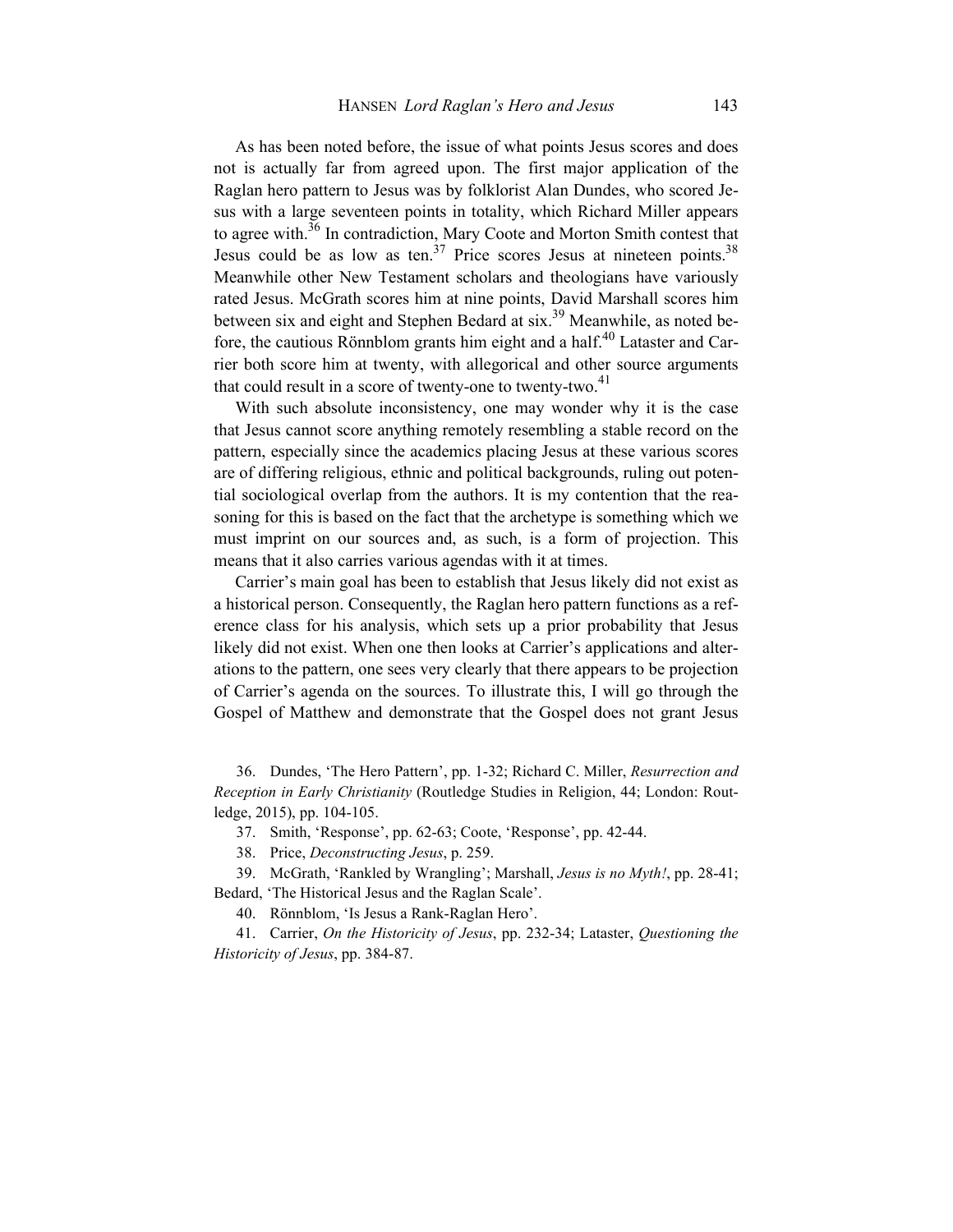twenty points, even according to Carrier's archetype. Those with (+) are points Jesus scores and (-) are those he does not.

(+1) It is stated that Jesus is the son of a virgin; (-2) since there is no Davidic kingship, there is nothing that Joseph is actually the heir of, meaning Jesus is not the heir of a king, just a mere descendant of one;  $(+3)$  the circumstances of his birth are unusual; (+/-4) in the Gospel of Matthew, it is implied that he is the son of God through his conception; (+5) Herod tries to kill him as a babe;  $(+6)$  he is spirited away to Egypt;  $(+/-7)$  he is raised in Egypt for a time (however, this counts as only a half point since it is highly unlikely that Joseph would qualify as a foster parent);  $(+8)$  we are told little to nothing of his childhood; (-9) he is never declared or hailed as a king, nor does he claim to have ancient Palestine as his kingdom in Matthew; (-10) he is not hailed as a king except as a polemic against him (Mt. 27.37), and in a non-literal way by the magi (Mt. 2.1-12);  $(-11)$  he never rules;  $(+12)$  he prescribes laws; (-13) he never has subjects, nor does he lose favor with God; (- 14) he has no throne, and while several cities reject him, none drive him out of their boundaries in Matthew; (-15) crucifixion is not a mysterious death;  $(+16)$  he dies atop of a hill;  $(+17)$  he has no children;  $(+18)$  his body turns up missing; (+19) he has one or more holy tombs; (-20) he never fights a great adversary, and the temptation in the wilderness entirely fails to satisfy this point, as Jesus' great adversary in Matthew is not Satan but the leadership of Israel (furthermore, there is no battle, and it is merely a show of Jesus' incorruptibility [Mt. 4.1-11]); (-21) his parents are never stated to be related; (-22) he never marries. As such, if one uses a strict ruling on this pattern, even on Carrier's exceptionally generalized variant, Jesus scores just ten and twelve points (depending on the scholar's subjective opinions on 4, since Jesus is not explicitly heralded the son of God in Matthew, and on 7, since considering Joseph a 'foster parent' is debatable) on the scale using the Gospel of Matthew as the source. If I were generous, I would grant 4 and give Jesus the 'son of God' title in Matthew (even though Raglan's and Carrier's archetypes both have the caveat of 'reputed' to be the son of God, which Jesus is not explicitly in the text). However, this would still bring him one point shy of Carrier's desired twelve points to be on the wrong side of the Raglan pattern for Carrier's prior probability of Jesus' historicity at 1/3 or 33 per cent.

This means that Carrier, Price, Dundes and others would likely be incorrect on the basis of Matthew. The score does not increase if applied to the other Gospels, either. The Gospel of Mark has nothing in regard to 1-7 and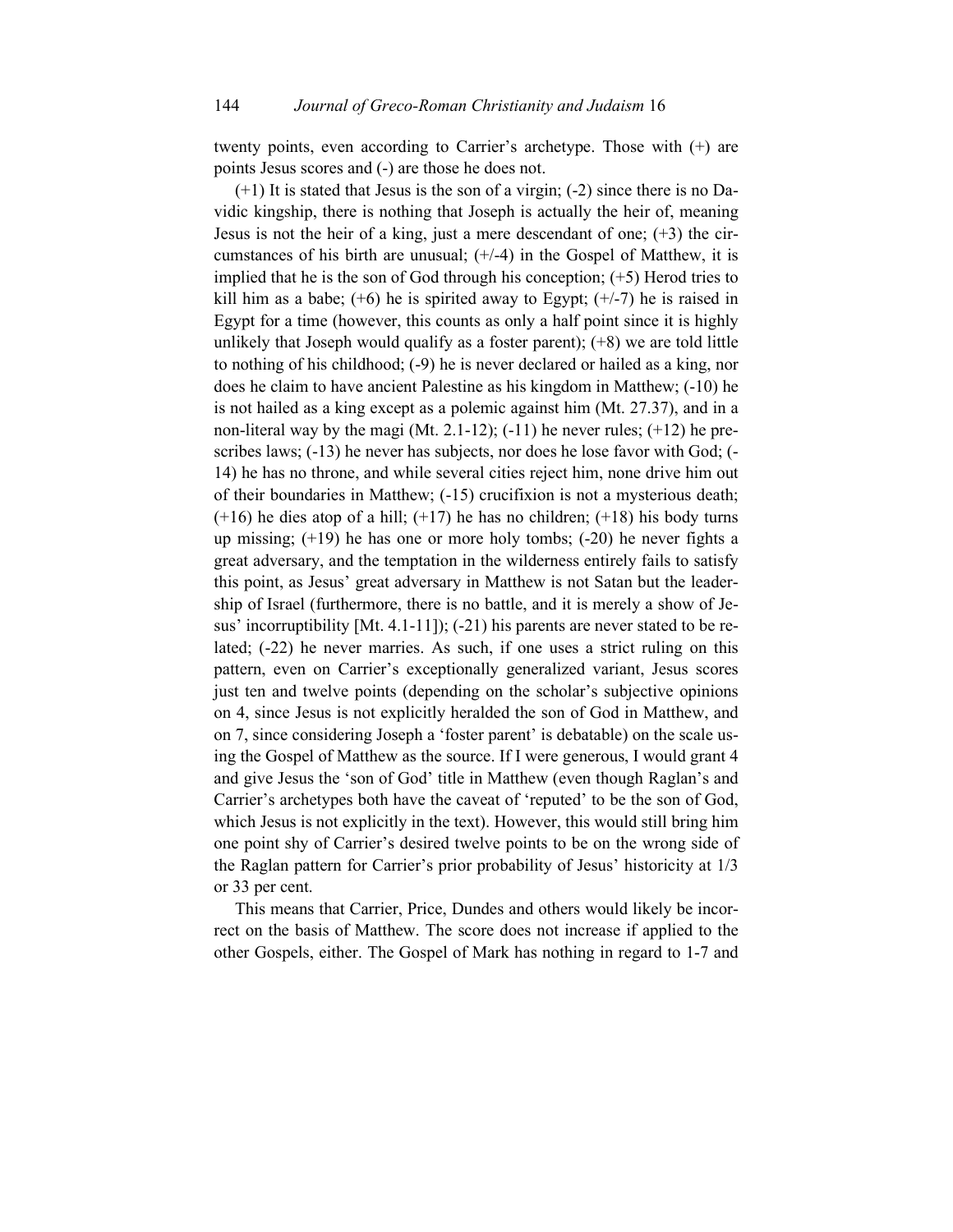as such, Jesus does not satisfy any of them. He does satisfy 8, but not 9-11. He satisfies 12, but not 13-15. He meets the criteria for 16-19, but not 20- 22. As such, in the Gospel of Mark, Jesus only scores six points on the entire scale. In the Gospel of Luke, Jesus would satisfy points  $1, 3, 4, 12, 14, 42$ 16, 17, 18 and 19, or nine in total. His father is not an 'heir' to anything (- 2); he is not the son of God but the son of Man (-4); there is no narrative corresponding to points 5-7; we are told things of his childhood in Lk. 2.41- 52 (-8); he does not have a kingdom, is not hailed as a king and does not reign (-9, -10 and -11); he has no subjects (-13); crucifixion is not mysterious (-15); he has no battle with a great adversary (-20); his parents are never said to be related (-21); he never marries (-22). Lastly, the Gospel of John provides no better information either, giving Jesus points 3, 4, 8, 12, 16, 17, 18 and 19 for a total of eight, largely for the same reasons outlined above. However, these are not even our earliest sources. If one looked toward the authentic Pauline Epistles, one would find that Jesus does not satisfy even close to the needed amount for Carrier's position. The Pauline Epistles would grant Jesus points 4, 8, 12, 17 and 18, or five in total, as Paul does not leave us with much to work with.

Thus, from my calculations, Jesus should not score remotely as high as he does with various mythicists and those who wish to push him further into the category of a mythical hero. Carrier's arguments work only if we apply very loose definitions to each point, contorting everything to make Jesus fit better, such as Carrier's allegorical interpretation of 22 as Jesus' marriage to the church.<sup>43</sup> As such, we can see that the entirety of this pattern relies on extremely subjective and, for the most part, prejudiced interpretations in order to actually be applied to Jesus. This results in almost every author having a different perception on what Jesus actually satisfies and does not satisfy. Thus, one must ask whether or not the Raglan archetype is even useful because one could argue that Carrier's alterations and contortion of the points, as well as the numerous inconsistencies among various academics who have written on this topic, demonstrate that the entire pattern and its application is more arbitrary than anything.

This also can be seen in the fact that Carrier and others debate regarding its application to other figures. Carrier would certainly oppose Utley's

42. Luke 4.16-30 is the only place where Jesus is actively thrown out of a town under threat.

43. Carrier, *On the Historicity of Jesus*, p. 233.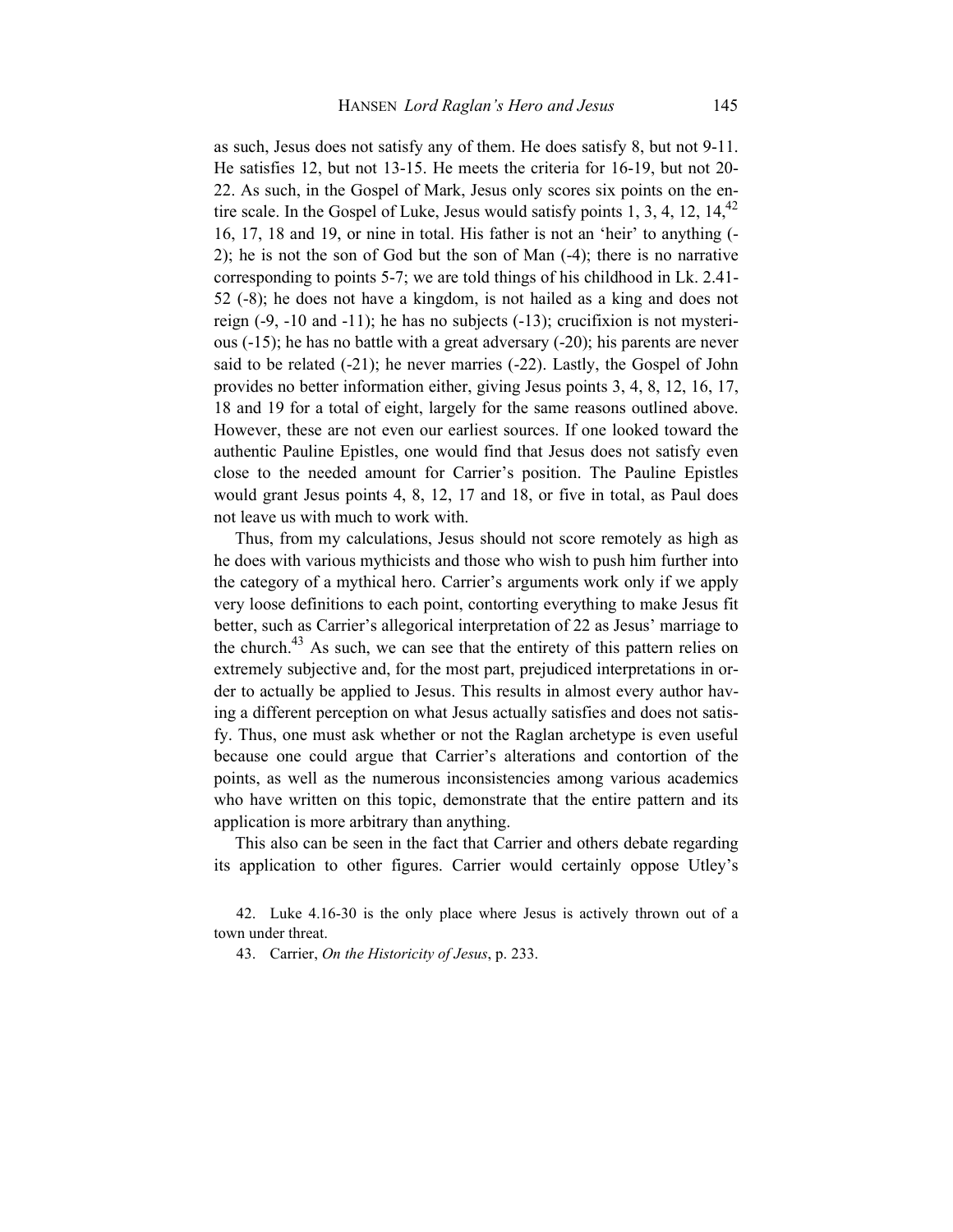arguments that Lincoln fits all twenty-two points. However, the only way for him to do so would be to argue for a more strenuous archetype than what he implements, which would ultimately mean that he must concede a lower score for Jesus. Otherwise, he would be methodologically inconsistent. As a case in point, if Carrier were to argue that Lincoln was not a king, nor was he hailed as a king by his followers, the same could be said of Jesus, and the remaining points would follow. If Carrier's methodology was in any way consistent, then Jesus would not be among the Lord Raglan heroes and, as a result, Carrier's prior probability would be proven fallacious. If Carrier would not concede this, then he proves that his own methodology is inconsistent. His prior probability is thus still fallacious because it is proven to be an arbitrary application without any consistent rigor, and ultimately selfcontradictory depending on who gets assessed for its application.

This is further exemplified when one realizes that the Raglan archetype ultimately fails to have much application outside of hero traditions inspired by Greco-Roman literature.<sup>44</sup> It does tend to apply closely to heroes of Greco-Roman literature, as has been rather consistently validated, such as Oedipus and Romulus.45 For instance, a statistical analysis of the Raglan archetype shows that it has virtually no validity outside of the confines of the Greco-Roman areas, with a 79 per cent correspondence in Mediterranean heroes, but only a 28 per cent correspondence in five other cultural regions, and a total of 45 per cent cross culturally.<sup>46</sup> As such, it is inherently a very ethnocentric model and is, in effect, inconsistent itself. What this arguably means is that attempts to apply it to Jesus, who is presented as Jewish along with his biographies, will produce the varying results we have seen, since they require a projection of Greco-Roman narrative patterning onto Jesus, where they may not apply on a logical basis (for instance, considering Jesus being called a 'king' by the magi and the literal kingship of Romulus

44. M. David Litwa, *How the Gospels Became History: Jesus and Mediterranean Myths* (New Haven: Yale University Press, 2019), pp. 35-37.

45. Lord Raglan, 'The Hero of Tradition' and more recently Kenneth Glazer, *Searching for Oedipus: How I Found Meaning in an Ancient Masterpiece* (Lanham, MD: Hamilton Books, 2018), pp. 72-73.

46. Victor Cook, 'Lord Raglan's Hero—A Cross Cultural Critique', *The Florida Anthropologist* 18 (1965), pp. 147-54. Other scholars have indicated similar results; see Erhan Aktaş, 'Lord Raglan'ın Kahraman Kalıbı ve Alp Han Orba', *Siberian Studies (SAD)* 2.4 (2014), pp. 13-30.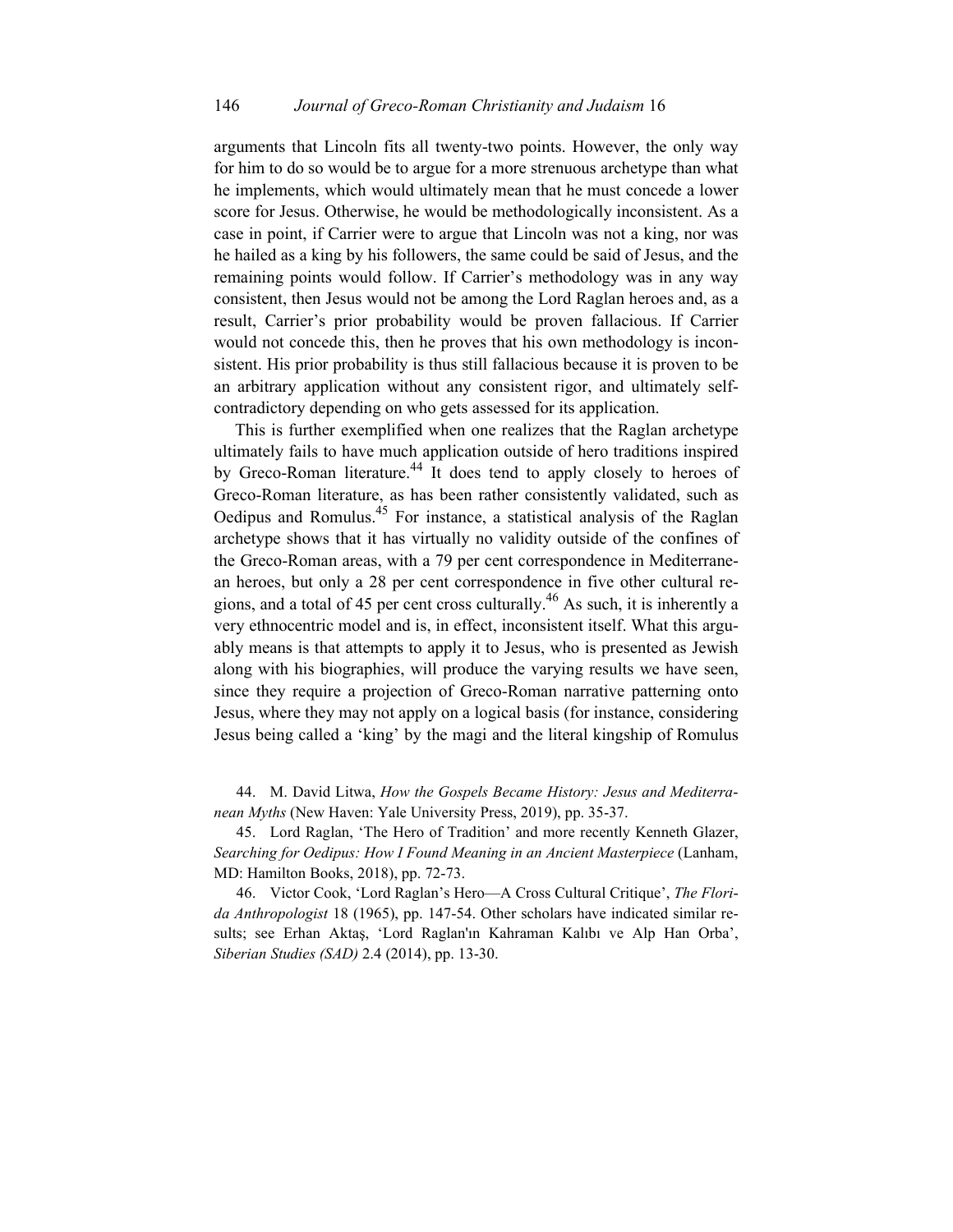to be comparable on the archetype). It creates a cultural universalism, in effect, which seems methodologically dubious at best.

### *Generic Realities*

The last point I wish to highlight is the fact that patterns of this type can work naturally for historical figures, whom I have listed, precisely because of how generic they are, even without Carrier's added generalizations. In the following list, I provide the points which I think are so generic that they could probably apply to an average ruler with a problematic birth: (2) father is king or heir of king; (3) unusual circumstances for his conception can occur due to a rare sex disorder, since that is definitionally unusual by its rarity; (4) he is reputed a son of a god (e.g. the Pharaohs, Caesars, Zhou Dynasty, Jewish rulers [Ps. 2] and more); (5) an attempt is made to kill this son of the king as a babe, which is a commonality in politics; (9) he returns to his future kingdom; (10) he is crowned as king; (11) he reigns uneventfully; (12) he prescribes laws; (13) he loses favor with subjects (e.g. French and October revolutions); (14) he is driven from his throne or city (e.g. Tzar Nicholas II); (15) he meets a mysterious death (e.g. Nicholas II, Richard II, Robert I, Donald III, etc.; strange deaths were a commonality); (16) dying on a hill or high place could be said of anyone who died in their bed in a castle tower; (17) it is common in times of conflict for a king's children to not succeed him; (20) defeating a great adversary before taking a wife or throne was not uncommon; (21) it was exceptionally common for rulers to be related to their spouse (the Habsburgs, for instance); (22) it was not uncommon to marry the queen or princess of a predecessor.

This, however, leaves a problem for Carrier and others who use the Raglan archetype. Carrier specifically claims that a reference class should be chosen based on the fact that it is 'specific enough to be certain of a connection other than coincidence', and 'it has a lot of members'.<sup>47</sup> But as I have demonstrated in this article, numerous historical figures can satisfy more than half of the points on the Raglan hero archetype by sheer coincidence of being kings and considered divine with an abnormal birth story

47. Richard Carrier, 'For the Existence of Jesus, is the Principle of Contamination Invalid? Cavin & Colombetti vs. Law', *Richard Carrier Blogs*, https://www.ri chardcarrier.info/archives/13461.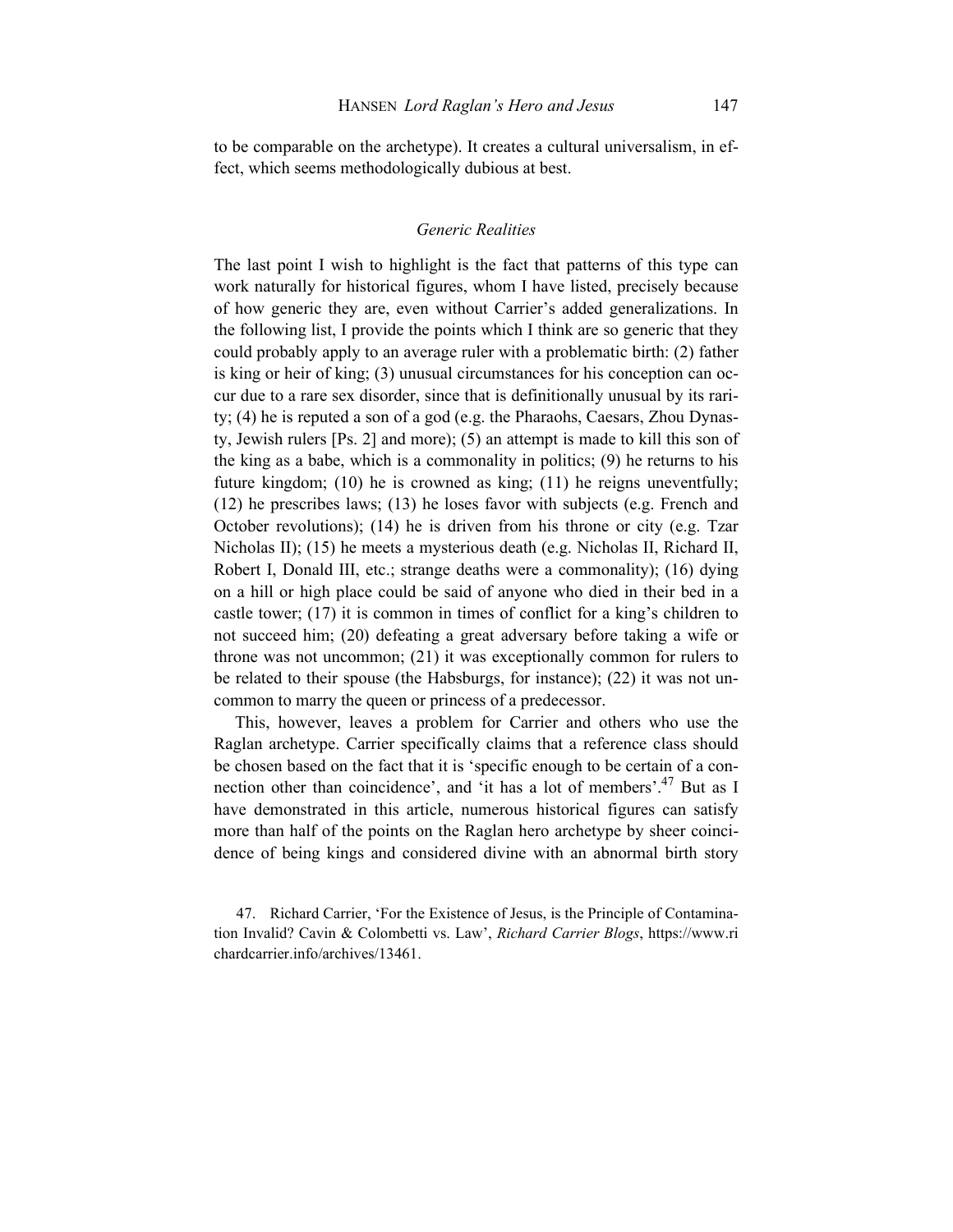(both of which are extremely common in legendarized accounts of rulers, e.g. Pharaohs or Caesars). The fact that there are 'a lot of members' in this pattern means that it cannot be demonstrated to be for any reason other than they happened to exist and be royalty. Carrier's own more generalized pattern, in fact, exacerbates this even further, as he states it increases the ability for historical persons to fit it.<sup>48</sup> As such, there is an inherent contradiction between the reason why a pattern should be chosen, and what Carrier did to it, as well as an even greater problem that more than half of the points are exceptionally generic and thus not specific enough to rule out coincidence.

 As one can see, the majority of the points on this list could be obtained by a single ruler who had the life of a generic king in a time of political upheaval. This is all that would be required for a figure to acquire an immensely high score. This is because these points are so simplistic and relatable to virtually any narrative that they ultimately become useless and apply just as much to historical as to mythical personages. In application, the Raglan archetype could not tell whether a single event is mythical or historical. Because the elements of the archetype are so generic, historical events could easily be counted as mythical just by coincidence, which Carrier and company have not noticed due to their selection biases.

### *Conclusions*

Given the above information, it seems prudent to abandon the application of the Raglan hero pattern to Jesus. Carrier's usage of it as a reference class (along with Price and Lataster who use it similarly) should be seen as a warning to other academics. Carrier clearly did not account for various other figures who have been analyzed since Raglan published his work on the hero pattern. Instead, he relied almost exclusively on Raglan's list of a few mythic figures and then did his own separate account of Jesus, without consulting any previous literature that has been written on these matters.

The present study presented seventeen historical figures who were all Raglan heroes if one uses either Carrier's or Raglan's versions of the

48. Richard Carrier, 'On the Historicity of Jesus: The Daniel Gullotta Review', *Richard Carrier Blogs*, https://www.richardcarrier.info/archives/13573. That Carrier misses these historical persons who fit the pattern quite nicely indicates nothing but his own selection bias and inconsistent application of the criteria.